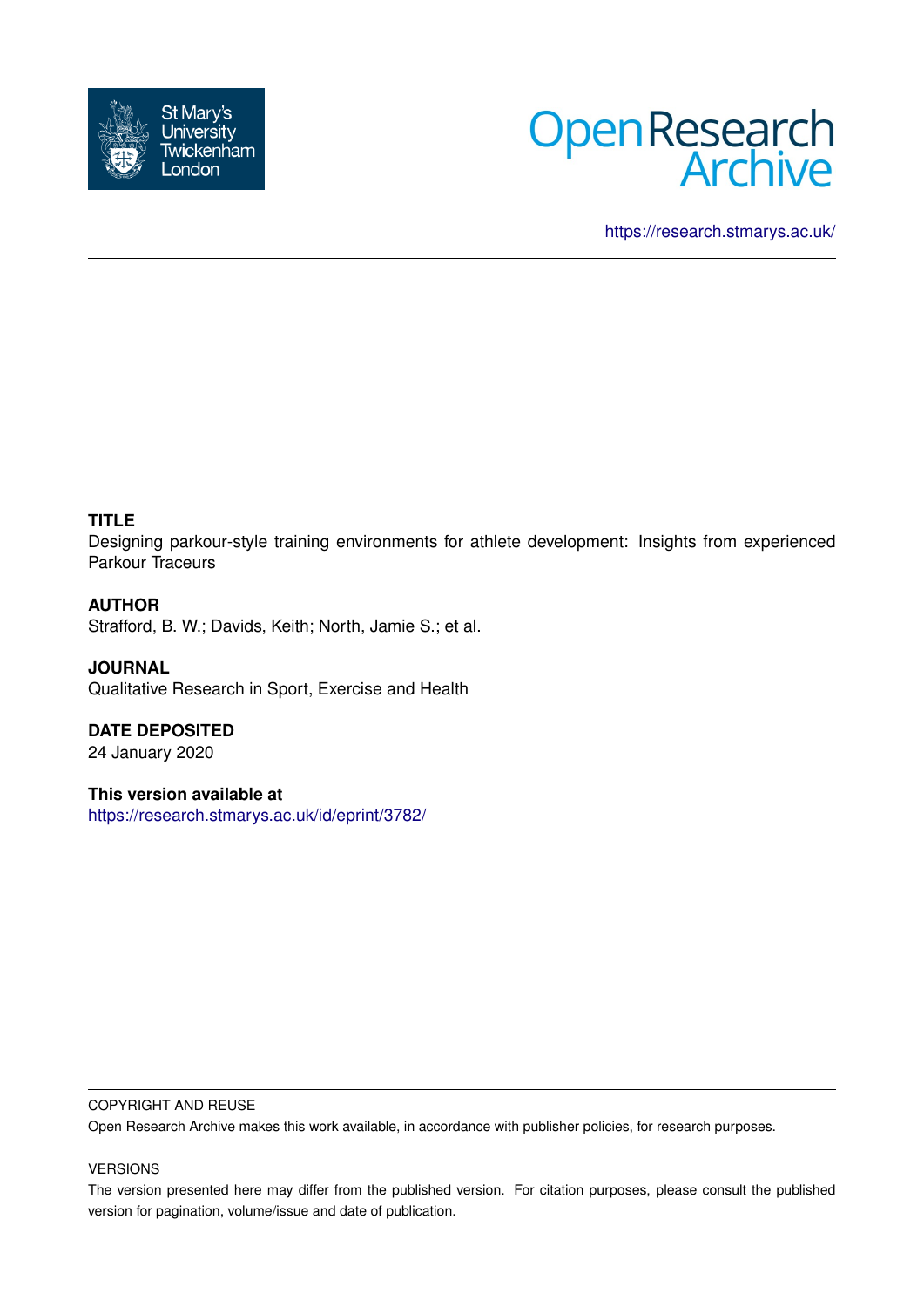| $\mathbf{1}$   | Designing parkour-style training environments for athlete development: Insights from        |
|----------------|---------------------------------------------------------------------------------------------|
| $\overline{2}$ | experienced Parkour Traceurs                                                                |
| 3              |                                                                                             |
| $\overline{4}$ | Ben William Strafford (0000-0003-4506-9370)                                                 |
| 5              | Sport and Physical Activity Research Centre, Department of Sport and Physical Activity,     |
| 6              | Sheffield Hallam University, Collegiate Hall, Collegiate Crescent, Sheffield, S10 2BP       |
| 7              | B.Strafford@shu.ac.uk                                                                       |
| 8              |                                                                                             |
| 9              | Keith Davids (0000-0003-1398-6123)                                                          |
| 10             | Sport and Physical Activity Research Centre, Department of Sport and Physical Activity,     |
| 11             | Sheffield Hallam University, Collegiate Hall, Collegiate Crescent, Sheffield, S10 2BP,      |
| 12             | K.Davids@shu.ac.uk                                                                          |
| 13             |                                                                                             |
| 14             | Jamie Stephen North (0000-0003-2429-4552)                                                   |
| 15             | Expert Performance and Skill Acquisition Research Group, Faculty of Sport, Health, and      |
| 16             | Applied Science, St Mary's University, Twickenham, TW1 4SX, Jamie.north@stmarys.ac.uk       |
| 17             |                                                                                             |
| 18             | Joseph Antony Stone (0000-0002-9861-4443)                                                   |
| 19             | Sport and Physical Activity Research Centre, Department of Sport and Physical Activity,     |
| 20             | Sheffield Hallam University, Collegiate Hall, Collegiate Crescent, Sheffield, S10 2BP,      |
| 21             | Joseph.Stone@shu.ac.uk                                                                      |
|                |                                                                                             |
| 22             | <b>Funding Details</b>                                                                      |
| 23             | No sources of funding from any funding agency in the public, commercial, or not for         |
| 24             | profit sectors were used to assist in the preparation of this article.                      |
| 25             | <b>Disclosure Statement</b>                                                                 |
| 26             | The authors declare that they have no competing interests.                                  |
| 27             |                                                                                             |
| 28             | As accepted for publication in Qualitative Research in Sport, Exercise and Health, Taylor & |
| 29             | Francis, Online ©                                                                           |
| 30             |                                                                                             |
| 31             | Word Count: 7578                                                                            |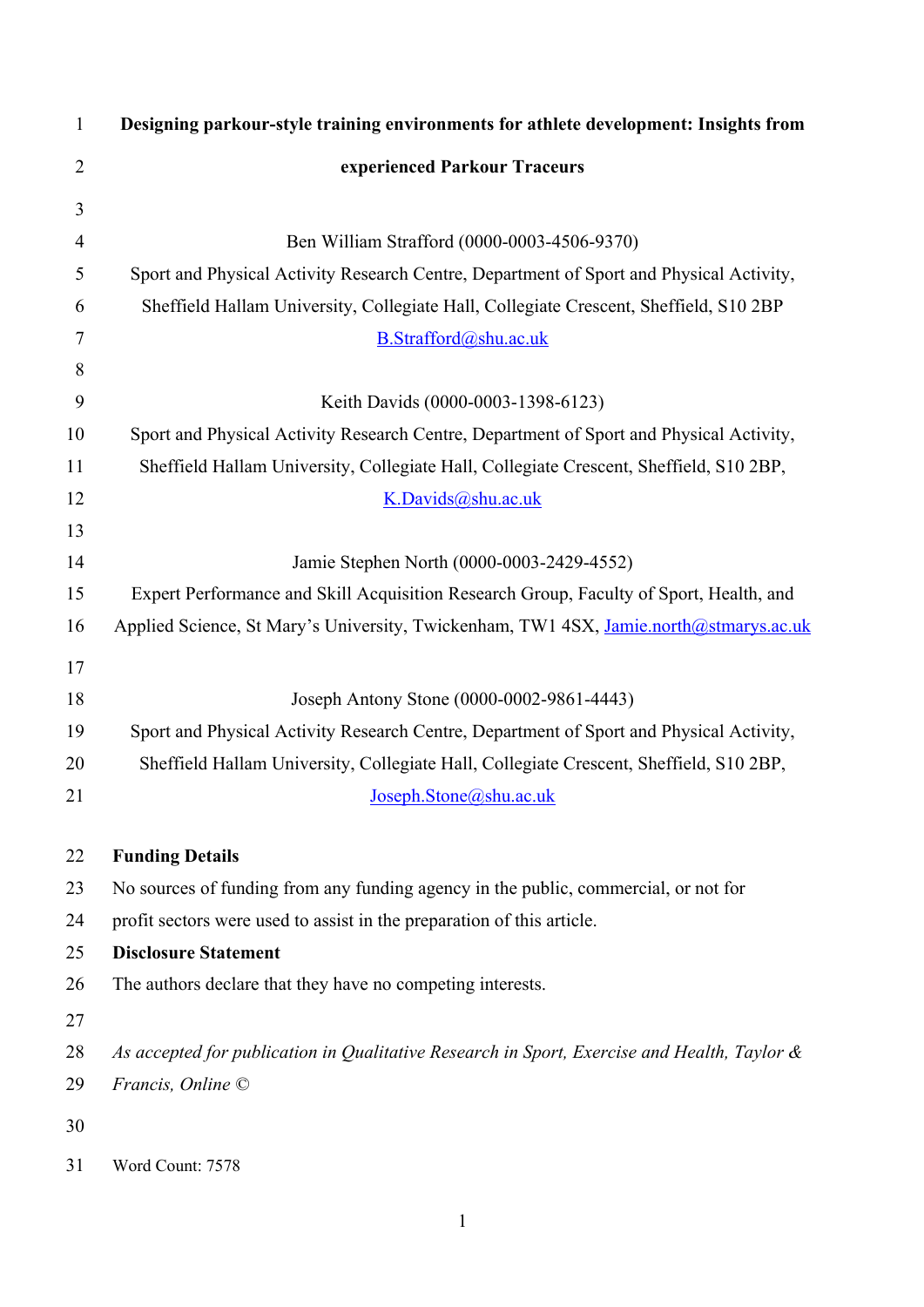### **Abstract**

 Contemporary models of motor learning implicate the value of Parkour-style training as an activity to enrich athletic performance in different sports. We explored Parkour Traceurs' experiential knowledge on the range of physical, perceptual, psychological and social skills that they perceive to be developed during Parkour practice and performance. We also investigated their recommendations on how to design Parkour practice to facilitate the development of foundational performance behaviours. Experienced male Parkour Traceurs (n=14) were interviewed using an open-ended, semi-structured approach, with a two-stage thematic analysis being conducted to identify themes. The analysis identified two dimensions: Skills Developed Through Parkour and Recommendations for Designing Parkour Training Environments. Parkour Traceurs outlined numerous physical (locomotor skills; endurance; strength; agility; balance), perceptual (multi-limb coordination; control precision; rate control; response orientation), psychological (problem solving; stress relief; self-efficacy; risk management) and social (networking; initiative; social perceptiveness; receptiveness to feedback) capacities and skills that could be augmented through Parkour training. Parkour Traceurs explained how indoor Parkour environments should promote creative and exploratory movement behaviours that enable physical conditioning, whilst enhancing decision making and action functionality. Responses suggest that these aims are often achieved by designing a modular practice landscape where Parkour Traceurs manipulate the spacing, orientation and angles of bars and wall set-ups to facilitate the development of different perceptual, cognitive and physical skills. In conclusion, this study provides insights on how affordances offered by a Parkour environment could be integrated into practice to enhance athlete self-regulation and transfer of functional behaviours to team sport performance. **Key Words:** Affordances; Athletic Development; Athletic Skills Model; Donor Sport; Free Running.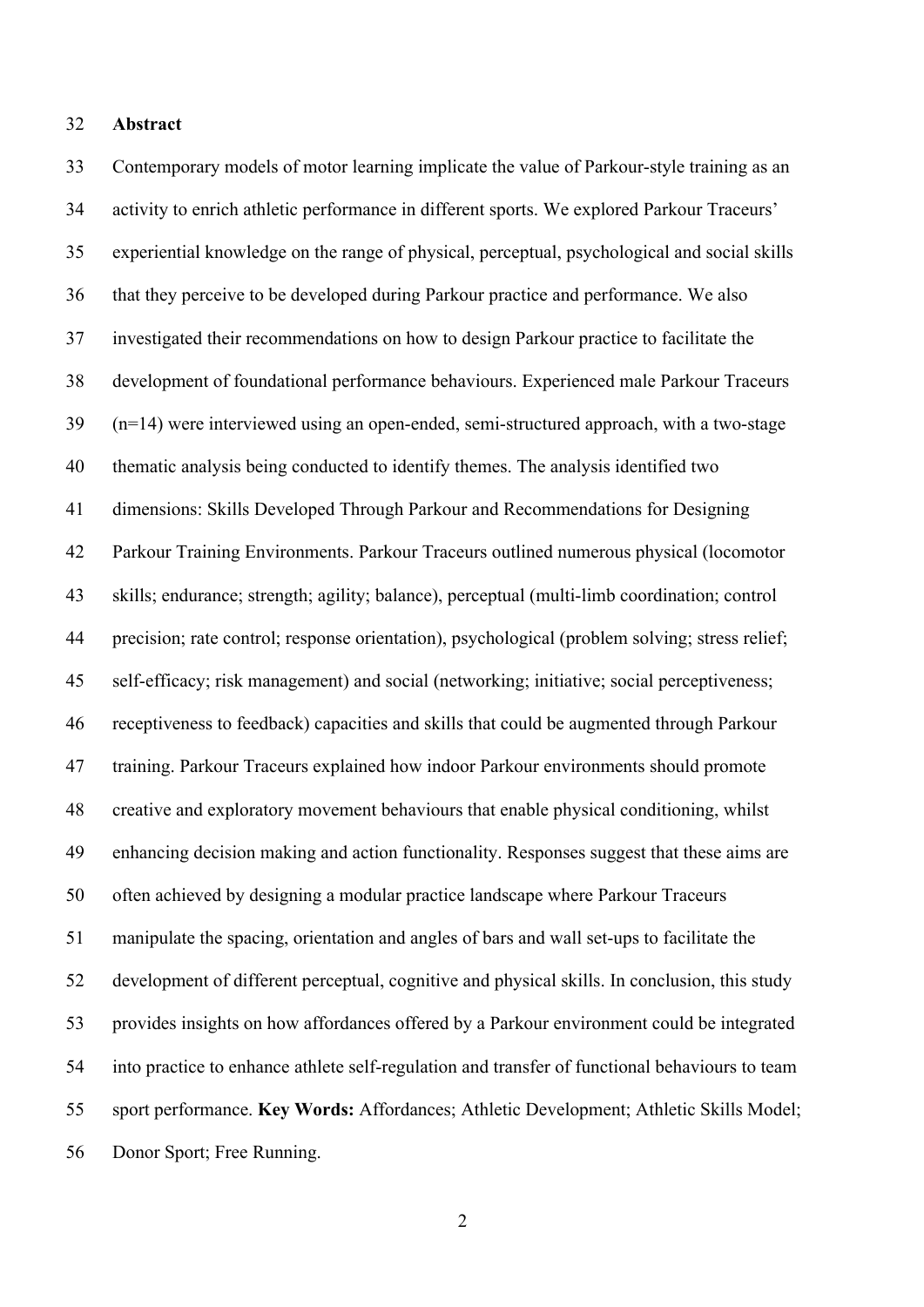#### **Introduction**

 Since the 1990s, the popularity of Parkour has undergone rapid expansion in countries across the globe (Akinson 2009; Stranding and Maulder 2015). Parkour requires performers (known as Traceurs) to negotiate obstacles with differing properties such as textures, surfaces, inclinations, sizes and angles in the most efficient and effective way possible (Greenberg and Culver 2019). In comparison to many other sports, preparation for performance in Parkour differs from traditional coaching methods, with coach-led instructions and feedback being limited. Rather, learning tends to take place primarily through exploration and self-guided experiences of discovery and exploration (Greenberg and Culver 2019). With origins in France, early Parkour Traceurs utilised George Hébert's *Méthode Naturelle,* a training model focused around exercises relating to basic movement skills. This focus on skill development through exploration of one's environment to develop adaptive and versatile performers shares many parallels with contemporary approaches to skill acquisition and motor learning informed by concepts of ecological dynamics theory (Chow et al. 2019) and the Athletic Skills Model (Wormhoudt et al. 2018). These contemporary pedagogical approaches advocate that, to develop health, well-being and athletic potential, coaches need to design learning environments that first enrich foundational athletic skills, from which future specialised performance behaviours and self-regulation linked to a target sport can be developed (Savelsbergh and Wormhoudt 2019). However, many talent and skill development

programmes continue to favour early specialisation which advocate a training focus on one

specific sport (and repetition and rehearsal of its specific techniques) from an early age (for a

review see: Coutinho, Mesquita, and Fonseca 2016). The early specialisation model,

however, can result in some areas of sport performance being underdeveloped (Güllich 2017)

and may result in physical, psychological and emotional problems for developing athletes

(Coutinho, Mesquita, and Fonseca 2016). The conceptualisation of ecological dynamics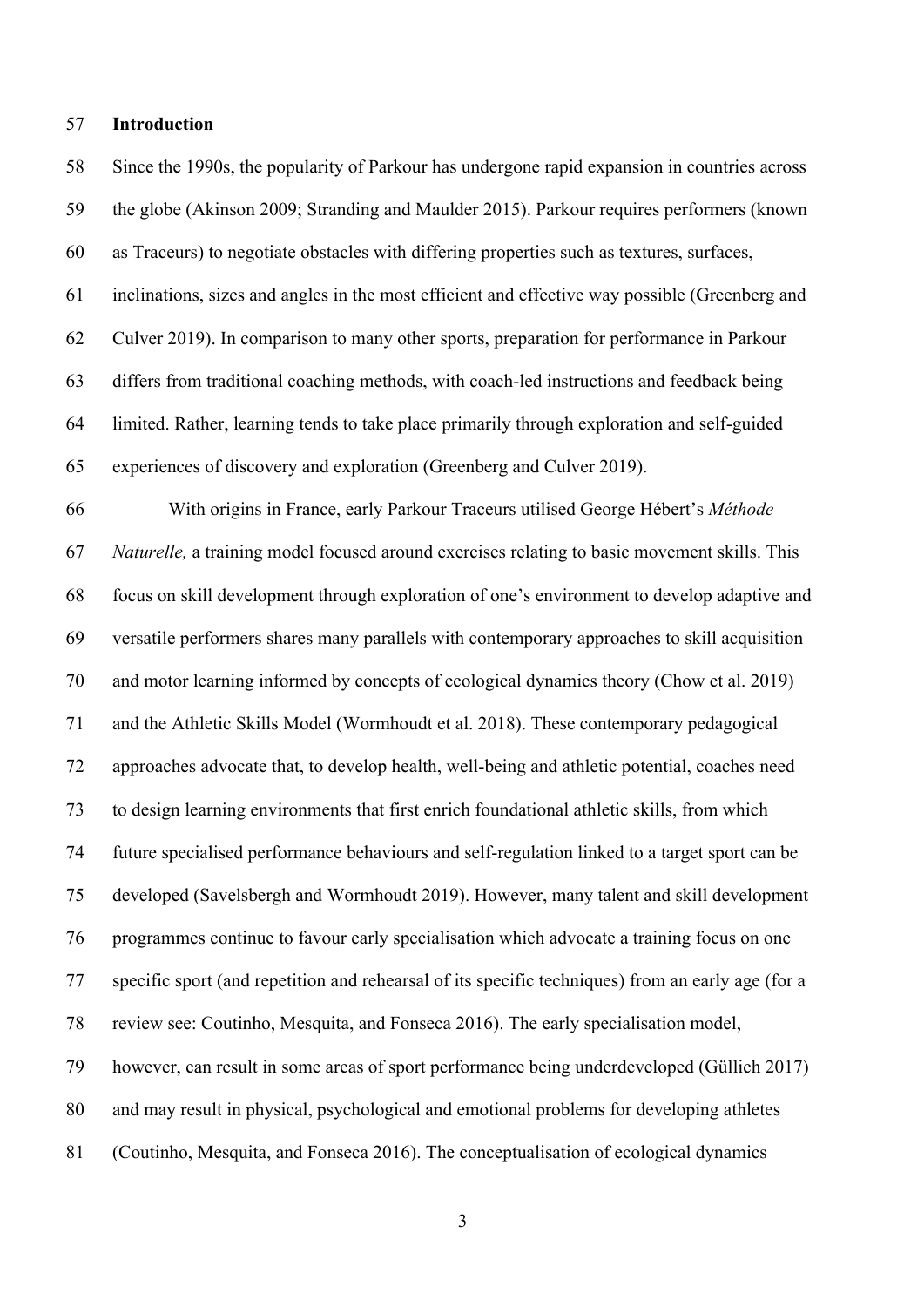proposes that early training in athletes should comprise of rich and varied opportunities for action (termed *affordances*) in order to enhance self-regulation in performance. It is through the invitation of relevant affordances that practices are maintained and regulated (Kiverstein, van Dijk, and Rietveld 2019). Therefore, practice landscapes should be designed to invite learners to pick up and utilise affordances for perceptual, cognitive, psychological and physical behaviours in a varied range of sports and activities (Renshaw et al. 2019). These functional self-regulation behaviours can often be developed during unstructured activities and experiences, conceptualised as 'enrichment activities' which are not always coach-led. Aligned with the ecological dynamics conceptualisation of skill acquisition and talent development, the Athletic Skills Model introduces the concept of 'donor sports' as a way to enrich practice and enhance athletic performance and avoid the documented problems with early specialisation in sport (Wormhoudt et al. 2018). Donor sports are proposed to "donate" elements of basic athletic skills that enable performers to excel in a target sport through transfer of skill learning between sports or sport elements, which support athlete performance functionality at the moment of sport specialisation (Savelsbergh and Wormhoudt 2019). Donor sports target the development of general capacities that underpin functionality of each athletes perceptual skills and intrinsic dynamics (e.g. anticipation, balance, coordination, postural stability, strength, visual search) under a new set of performance constraints (Strafford et al. 2018). Therefore, the integration of donor sports into sports practice requires careful and continuous transition between generality (non-target sport and activities) and specificity (engaging with specialised training in a target sport) of skill transfer (Travassos, Araújo, and Davids 2018). This process of skill transfer enriches performance in a target sport by developing higher levels of behavioural adaptability (Seifert et al. 2019). Hence, engagement with donor sports can be useful when functional behaviours, such as perception, action, and decision-making for a target sport are considered to be underdeveloped. It is the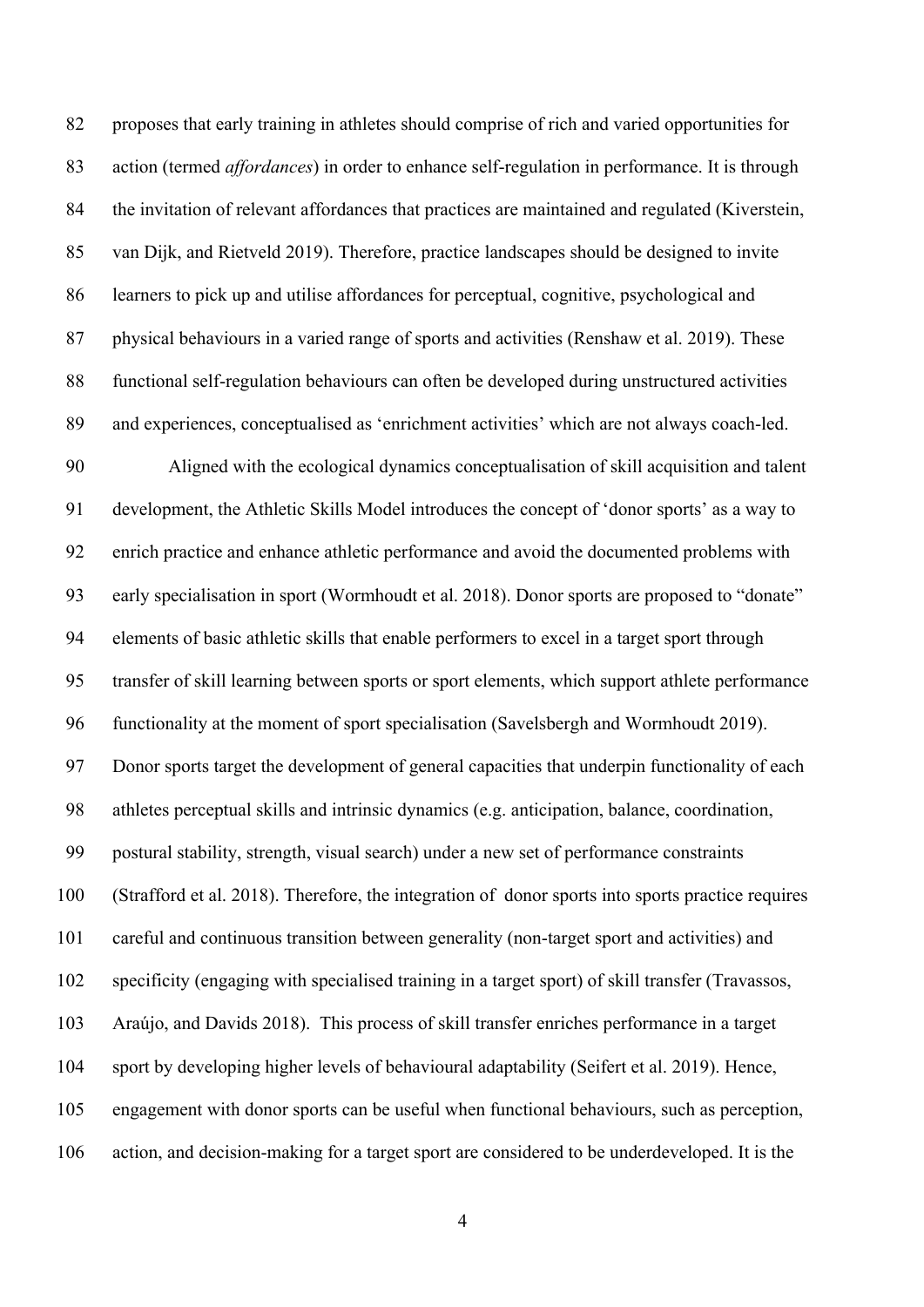overlap of fields of relevant affordances in a practice landscape with those of the donor sport which provides the platform for skill transfer (Ranganathan and Newell 2013; Wormhoudt et al. 2018; Kiverstein, van Dijk, and Rietveld 2019). This is illustrated, in the performance of stepping and reaching actions in parkour (as a donor sport), which could be specifically transferred to the side-step cutting manoeuvres required in soccer when dribblers have to drive past opponents during the 1v1 sub-phases of the game (Strafford et al. 2018).

 Empirical evidence for the role of specific donor sports in enriching athletic behaviours is currently needed. Strafford et al. (2018) proposed Parkour as a suitable donor sport for team games, given the emphasis on enjoyment and creativity in movement exploration, rather than relying on rehearsing technical movement patterns in traditional drill- based, repetitive practices. Strafford et al. (2018) proposed that Parkour-specific techniques such as foot placement, landing, and turning ability share functional performance behaviours, transferable to the spatial-temporal requirements of team sports through a shared network of affordances (see also Travassos et al. 2013). Moreover, Parkour has potential psychological benefits, such as enhanced perception, cognition and emotional self-regulation, as athletes begin to regulate emotions when they need to control their performance behaviours under pressure (O'Grady 2012; Merrit and Tharp 2013). However, researchers and practitioners need to consider how affordances offered by a Parkour environment could be designed into practice landscapes, which facilitate their utilisation, and the transfer of behaviours through athletic skill (Rietveld and Kiverstein 2014; Kiverstein, van Dikj, and Rietveld 2019). One approach to resolving this problem in recent applied sport science research has

 proposed supplementing understanding of the development and design of training and testing protocols emanating from empirical research by sampling the rich experiential knowledge of elite practitioners and athletes (e.g., Phillips et al. 2010; Greenwood, Davids, and Renshaw 2014; Burnie et al. 2017; Mckay and O'Connor 2018; Mccosker et al. 2019; Woods et al.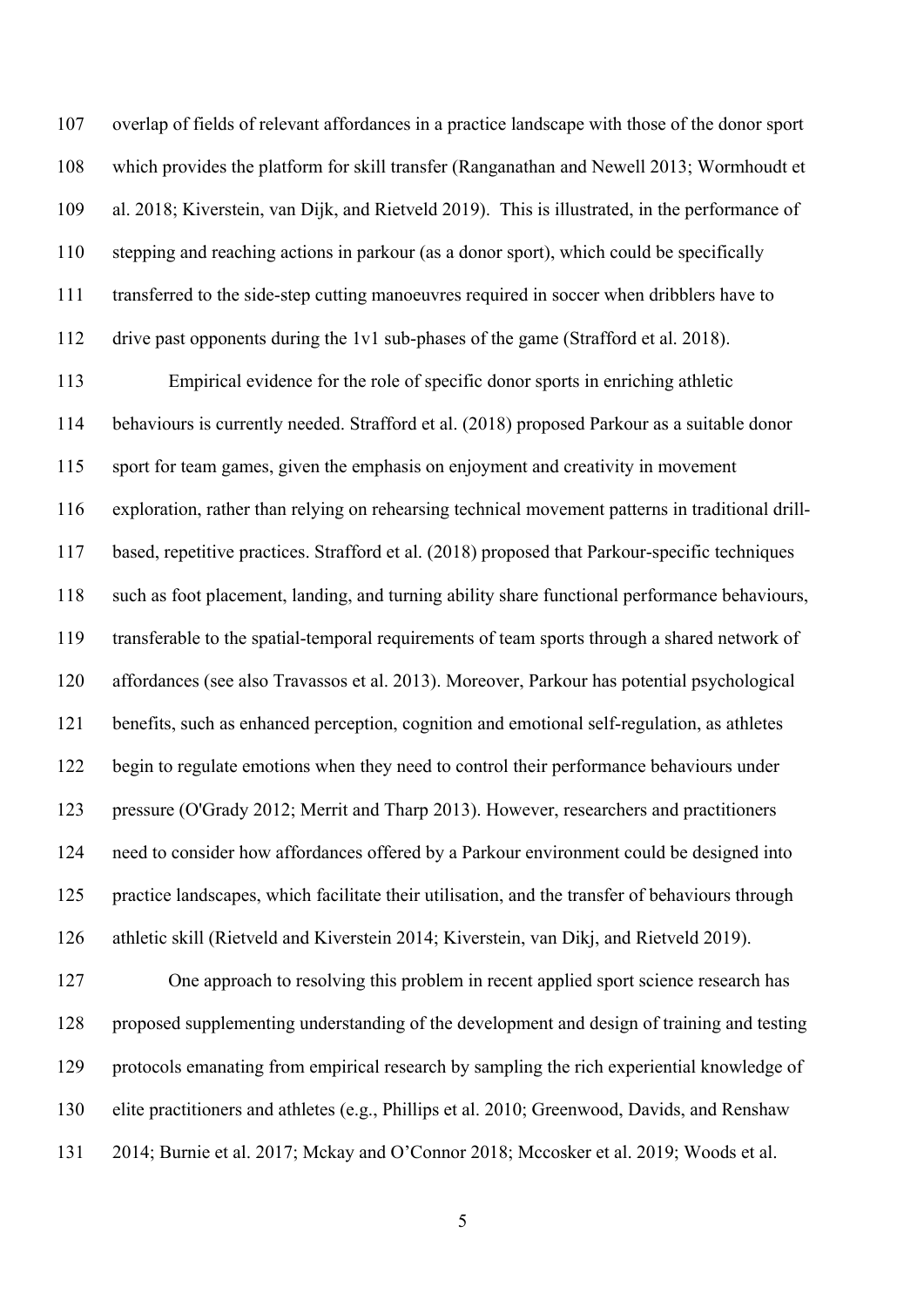2019; Browne et al. 2019). These advances in applied scientific and theoretical knowledge are conceptualised as a symbolic process where scientists, theorists and coaches co-create new knowledge and understanding (Renshaw et al. 2019). As the Athletic Skills Model proposes the coach is an 'environmental designer', it is important to seek a transition from simply describing skills developed through certain donor sports, and instead move towards a contextualised understanding of how learning environments could be best designed and used to target the development of such skills. Therefore, to develop understanding of how Parkour could act as an appropriate donor sport for team sports, the aims of this study were twofold. Firstly, we sampled experiential knowledge of experienced Parkour Traceurs to identify the range of athletic skills and foundational performance behaviours (physical, perceptual, psychological and social skills) that they perceive to be developed during Parkour practice and performance. Following on from this, a second aim was to provide recommendations, based on the experiential knowledge of these experienced Parkour Traceurs, as to how Parkour environments could be best designed to facilitate the development of these athletic skills and foundational performance behaviours.

## **Methods**

#### **Research Design**

 To address the research aims, the authors adopted a pragmatic research paradigm (Creswell and Creswell 2017). In adopting pragmatism, the authors placed the research aim centrally; emphasising communication, shared meaning-making and transferability to consider the applications of research findings to advanced applied practice in sport (Morgan 2007; Shannon-Baker 2016). In line with pragmatism, qualitative inquiry in the form of semi- structured interviews was adopted, as the use of open-ended questions permits flexible observations of participants' perceptions and experiences (Sparkes and Smith 2016).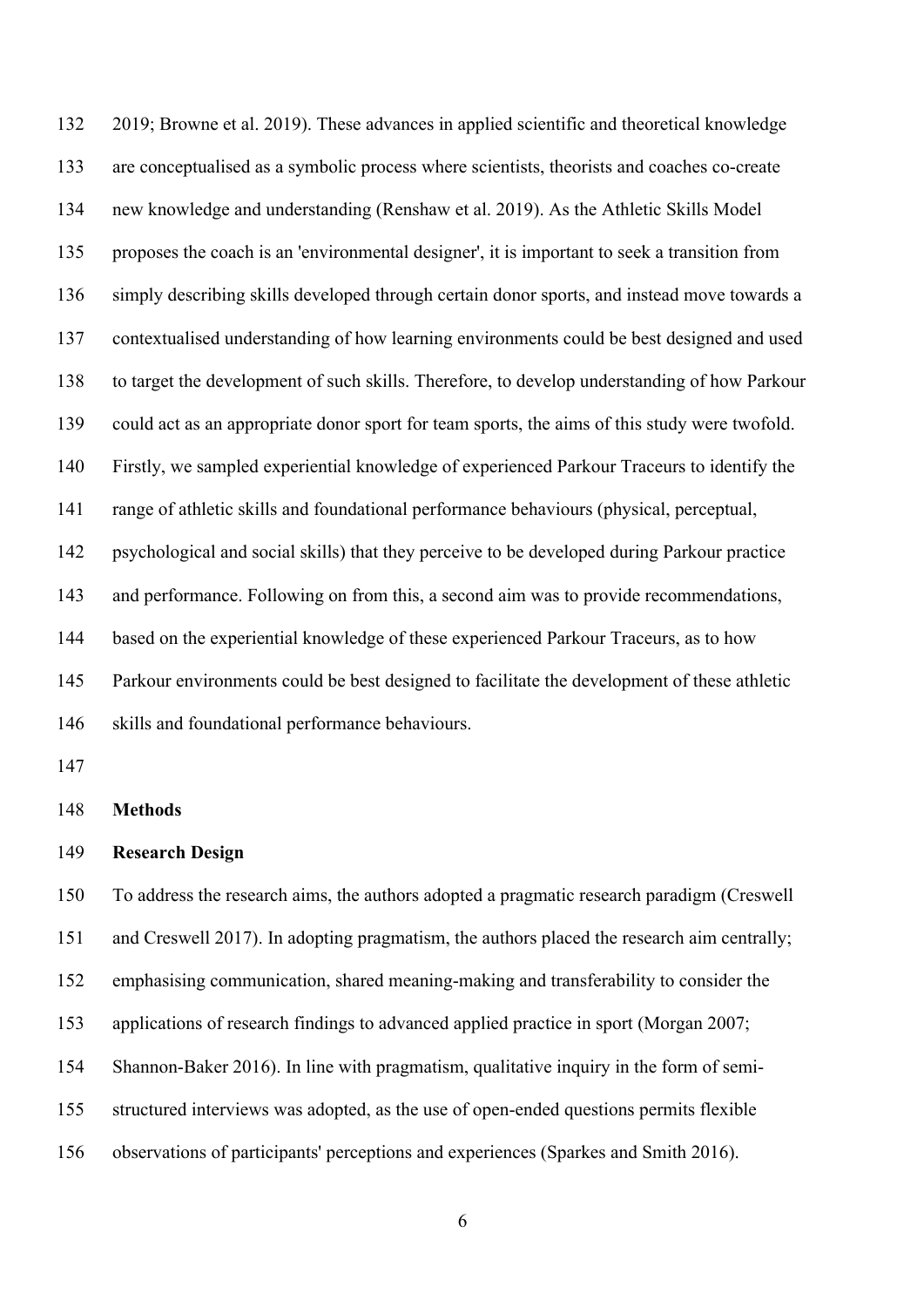# **Participant Demographics and Recruitment**

| 158 | Fourteen experienced male Parkour Traceurs (Mean age: $26 \pm 6$ years) were interviewed.               |
|-----|---------------------------------------------------------------------------------------------------------|
| 159 | Participant recruitment occurred in person and online using a combination of purposive and              |
| 160 | snowball sampling (Tongco 2007). To ensure that participants were immersed in the Parkour               |
| 161 | culture and form of life, the authors employed criteria to guide purposive sampling (Palinkas           |
| 162 | et al. 2016). At the time of interview, participants had to be active in Parkour as a coach or          |
| 163 | athlete and have a minimum of three years Parkour training experience (mean experience 11               |
| 164 | $\pm$ 4 years) (Jabnoun, Borji, and Sahli 2018). A summary of participants' demographic                 |
| 165 | information is displayed in Table 1. From the lead author's experience in conducting Parkour            |
| 166 | research, experienced Parkour Traceurs are a 'hard-to-reach' group. Therefore, the                      |
| 167 | combination of purposive and snowball sampling was a pragmatic decision to aid the                      |
| 168 | recruitment of a nuanced sample immersed in parkour culture and form of life. Institutional             |
| 169 | ethical approval was granted by the university ethics committee of the lead author, with all            |
| 170 | participants providing informed written consent prior to the commencement of the interviews.            |
| 171 |                                                                                                         |
| 172 |                                                                                                         |
| 173 | **Table 1. Participant demographic information (insert about here)**                                    |
| 174 |                                                                                                         |
| 175 | <b>Data Collection</b>                                                                                  |
| 176 | Development of a semi-structured interview guide ensured that each participant was asked                |
| 177 | the same set of central questions, while enabling participants to lead the conversation, and            |
| 178 | elaborate and discuss the skills they perceived to be developed through Parkour and how they            |
| 179 | designed Parkour practice landscapes. All interviews were conducted by the lead author over             |
| 180 | video call ( $n = 7$ ), telephone ( $n = 1$ ) or in person ( $n = 6$ ) and lasted between 20-51 minutes |
| 181 | (mean 34 minutes). The list of questions that formed the interview guide started with a                 |
|     |                                                                                                         |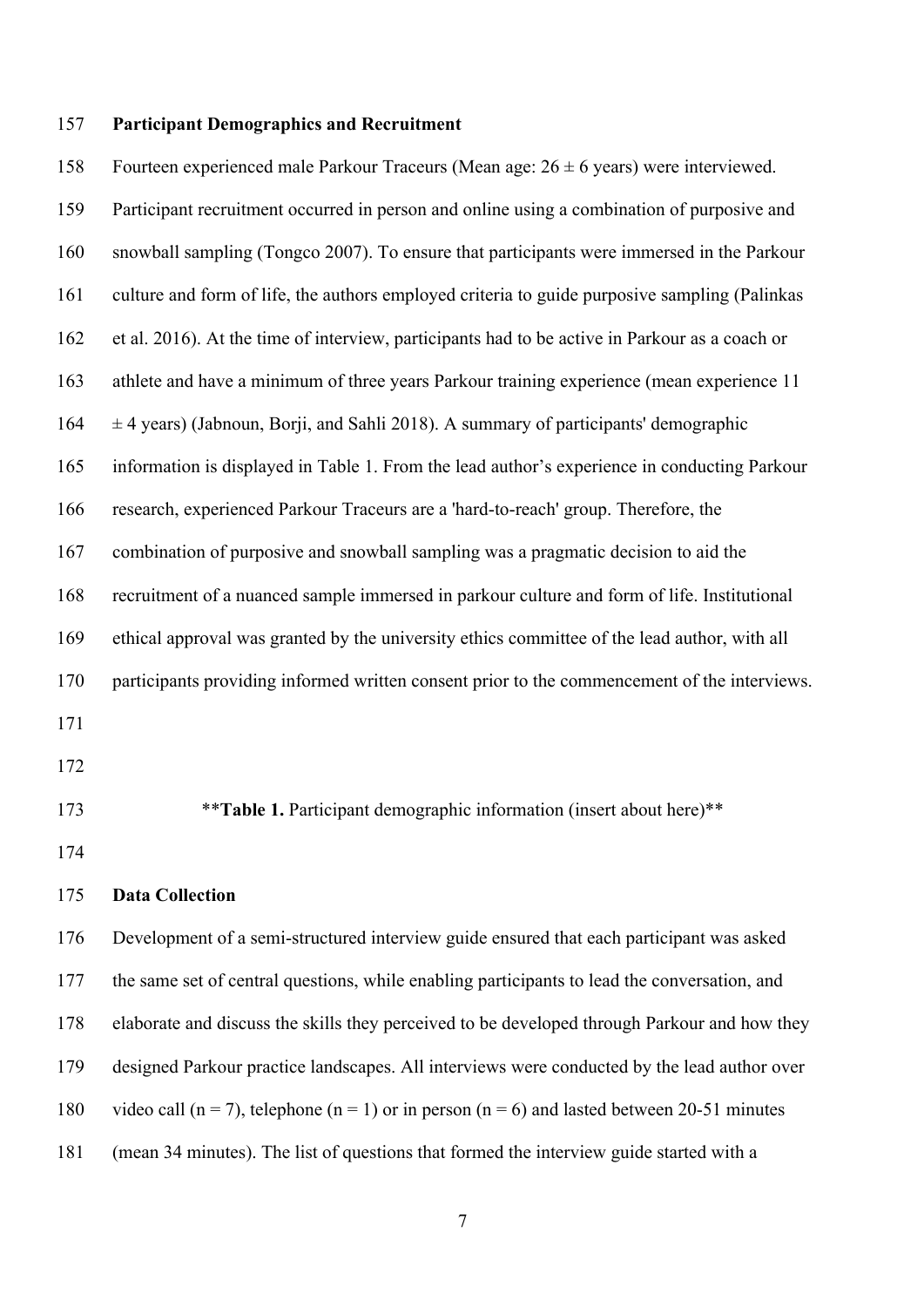general warm up question that was relevant to each Parkour Traceur, to build rapport between the participant and interviewer and encourage the Parkour Traceurs to talk descriptively in the presence of the audio recording device (DiCico and Carbtree 2006). After that, the discussions moved on to specific questions about Parkour training philosophy, sporting experience, perceptions of skill developed through Parkour, and Parkour practice design. Probe questions were used to obtain further details (Sparkes and Smith 2016). All interviews were recorded in their entirety using a digital voice recorder and transcribed verbatim, using desktop transcription software (Audio Notetaker, Sonocent Ltd, Leeds, United Kingdom). 

**Data Analysis** 

 A two-stage reflexive thematic analysis was employed to identify themes across the data set (Braun and Clarke 2006; Braun and Clarke, 2019). The interview transcripts were coded in Microsoft Excel (Version 16, Microsoft Cooperation, Washington, United States). During the thematic analysis, the research team did not adopt an 'either or approach' (i.e., deductive approach: use of structure, theory or a pre-determined framework, or inductive approach: with little pre-determined structure, theory or framework). Instead, a pragmatic form of enquiry was undertaken that included inductive and deductive approaches (Braun, Clarke, and Weate 2016; Robertson et al. 2013). The first coding stage followed a deductive analysis to organise the data into two dimensions (skills developed through Parkour environments and design features of Parkour environments). The first coding stage was initially undertaken by 202 the lead author, who read the transcripts several times to identify language related to skills developed through Parkour environments or design features of Parkour environments. Peer consultation was conducted after the first coding stage, this involved the authors reading the transcripts independently to discuss the initial dimensions determined by lead author. The authors accepted that theory-free knowledge cannot be achieved, in that knowledge can be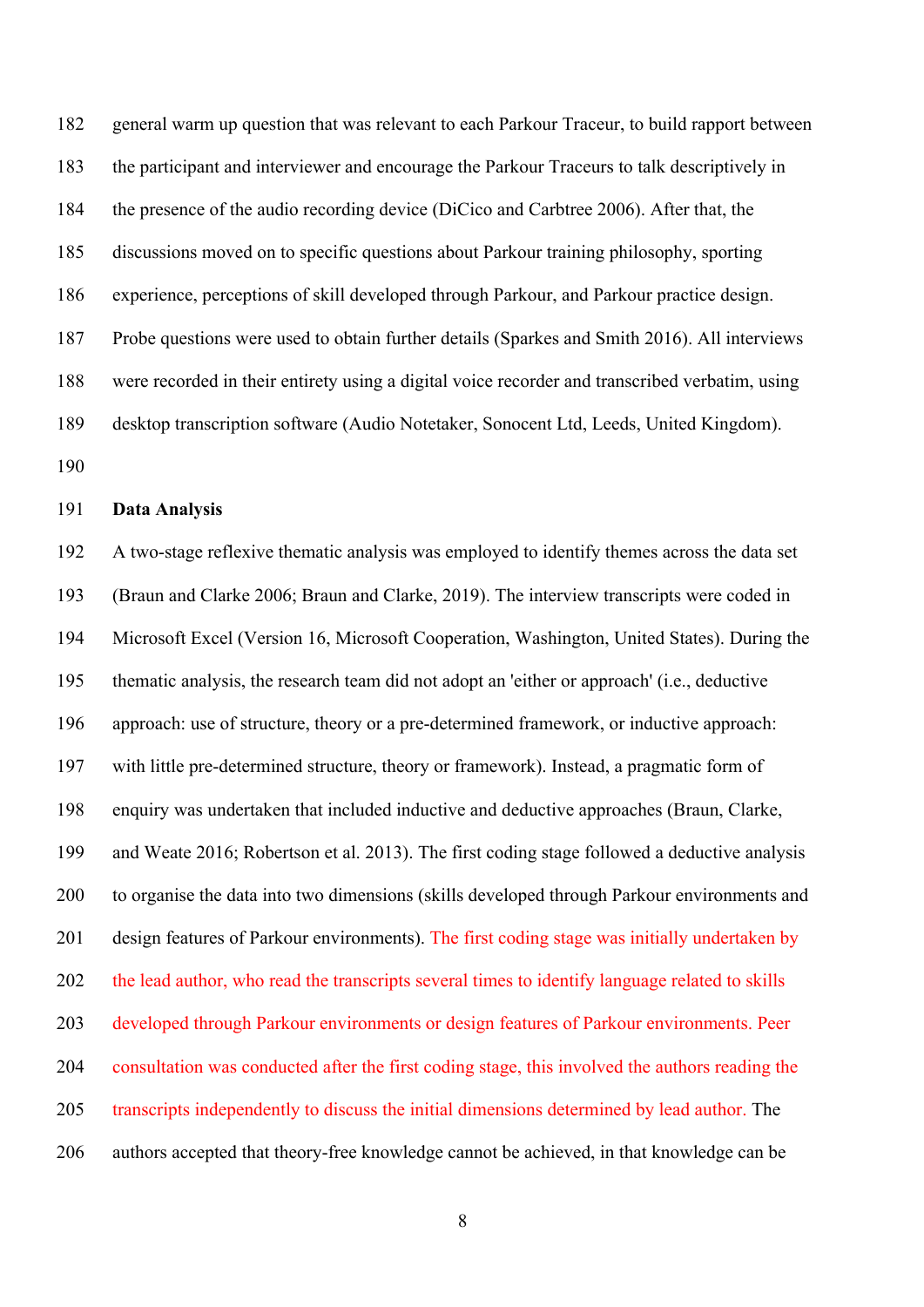both implicit (as with practical skill or expertise) or explicit (as with theoretical understanding of the subject) (Dewey 1938). Therefore, once data were organised into these two dimensions, both inductive and deductive analysis was undertaken in what represented 210 a second coding stage (Guba and Lincon 2005). This collaborative and reflexive approach to the analytic process, was designed to develop richer and a more nuanced interpretation, rather than seeking consensus on meaning (Braun and Clarke 2019). For example, during the analysis several experiences articulated by the Parkour Traceurs expressed clear and appropriate meaning without the application of a theoretical lens to interpret the findings (inductive). In contrast, other experiences articulated by the Parkour Traceurs were interpreted from a theoretical position (deductive), as the findings represented appropriate meaning with regards to the functional relationship between the performer and environment. Codes were then grouped into higher order and lower order themes in relation to the research question. If a code had classification in one or more of the themes it was assigned to the best one that 'fit'. Additional discussion of the higher order and lower order themes took place between the authorship, to maintain analytic rigour (Tracy, 2010). Where any coding differences were identified, these were resolved through discussion and alteration of codes if appropriate.

## **Research Quality and Rigour**

 To ensure that research quality and rigour was upheld to the highest standard, this study was designed, conducted and reported in accordance with Journal Article Reporting Standard for Qualitative Research in Psychology, dictated by the American Psychological Association (see Levitt et al. 2018). Methodological rigour was facilitated by conducting a pilot interview with a member of the research group who had an extensive background in Parkour. This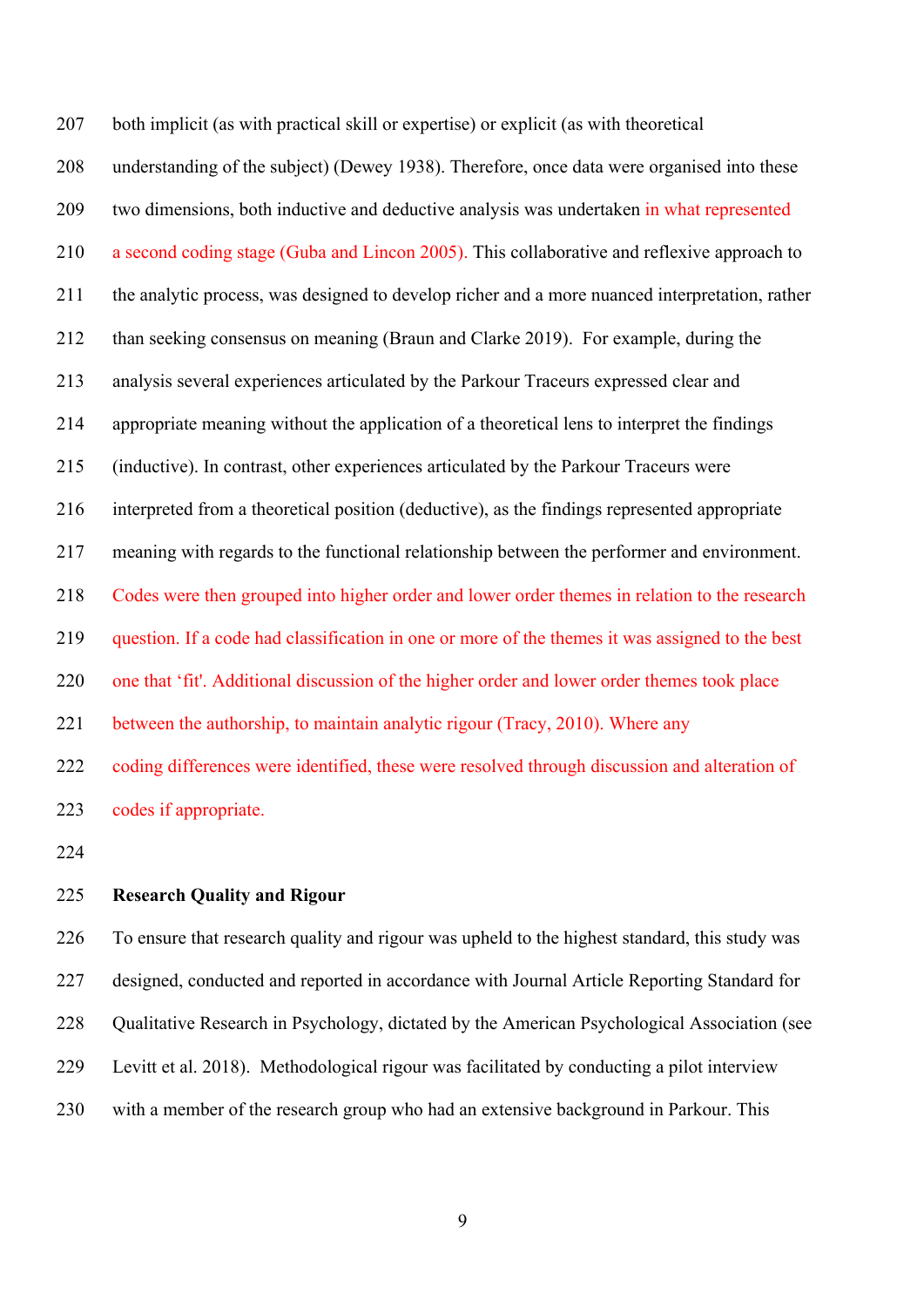consultation process allowed the authors to appraise the flexibility of the interview format in the context of the participant group.

 In line with a pragmatic research paradigm, it is important to acknowledge the personal biography of the authors, given that their previous work was a motivation for undertaking the current study and that this past research may have played a role in the development of the study's methodology (Tracy 2010). All authors were, at the time of writing, academics at universities across the United Kingdom with varying experiences of working in research (4-40 years). Authors' previous work is underpinned by the ecological dynamics approach to motor learning. At the time of publication, the lead author was a PhD researcher who has several years' experience working in applied parkour research and is engaged with Parkour Traceurs from around the globe. Rather than categorising such influences as potential contamination of the data to be eschewed, the authors engaged with prospective (which concerns the effect of the whole-person-researcher on the research) and retrospective (which concerns the effect of the research on the researcher) reflexivity to confirm the significance of their knowledge, feelings, and values that they brought to the conceptualisation of the research questions and the analytical lens applied to the findings (Attia and Edge 2017; Braun and Clarke 2019). In accordance with recommendations from Smith and McGannon (2018), an independent critical friend was used during the data analysis process over alternatives like a triangulation consensus and inter-rater reliability conversations. The independent critical friend, who was a senior lecturer in sport and exercise science and external to the authors' research grouping, discussed with the authors about the interpretations made throughout the analysis process. During these discussions, the role of the critical friend was "not to agree" or achieve consensus but rather to encourage reflexivity by challenging the authors' construction of knowledge" (Cowan and Taylor, 2016, 508). In this way, independent critical friends construct, but do not find or discover through consensus, a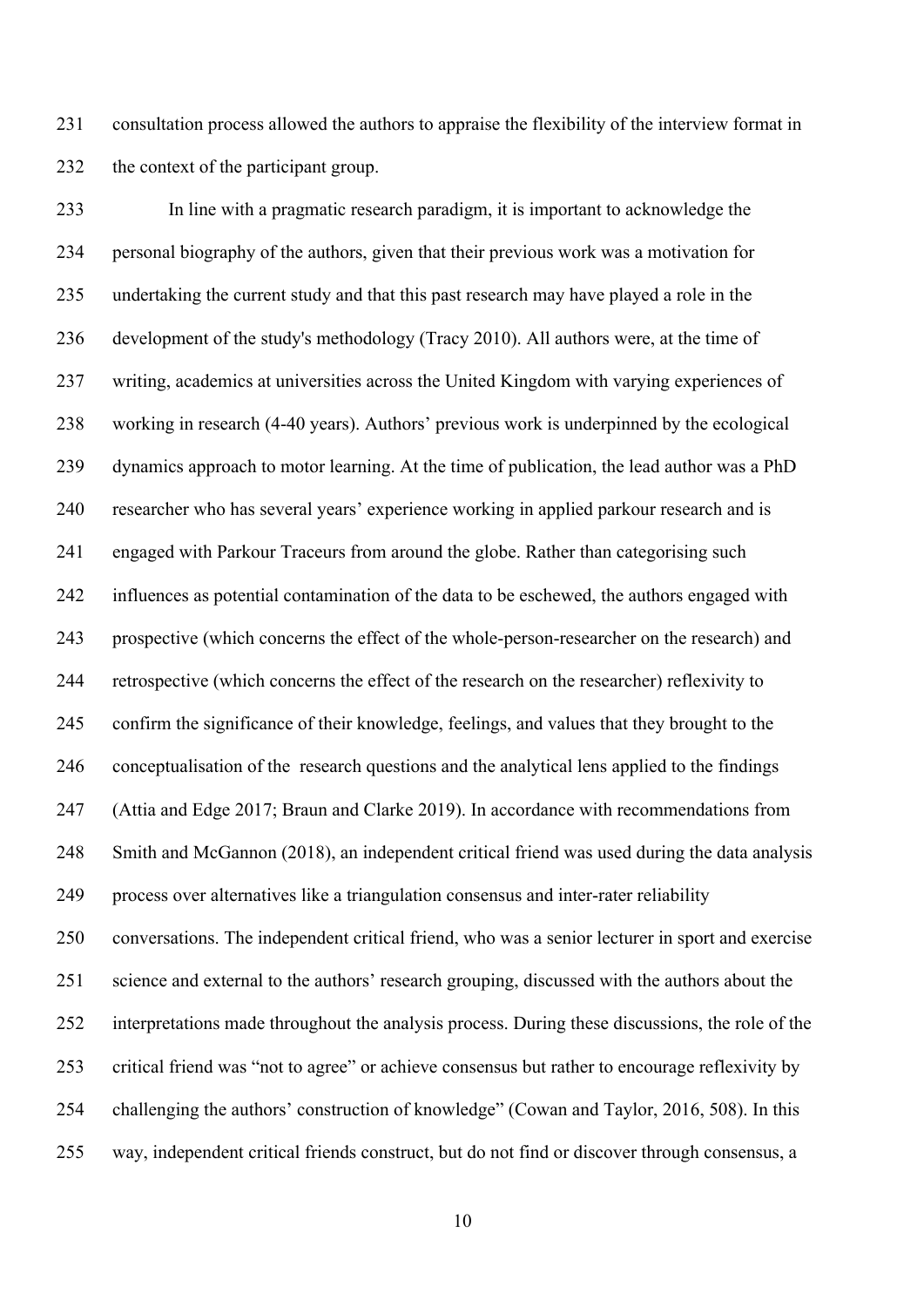| 256                                    | coherent and theoretically-sound argument to support and defend the case they are making in                                                                                                                                                                                                                                                                                                                                              |  |  |  |
|----------------------------------------|------------------------------------------------------------------------------------------------------------------------------------------------------------------------------------------------------------------------------------------------------------------------------------------------------------------------------------------------------------------------------------------------------------------------------------------|--|--|--|
| 257                                    | relation to the data generated in a particular study (Smith and McGannon 2018).                                                                                                                                                                                                                                                                                                                                                          |  |  |  |
| 258                                    | <b>Results and Discussion</b>                                                                                                                                                                                                                                                                                                                                                                                                            |  |  |  |
| 259                                    | The thematic analysis highlighted a total of 21 lower order themes, 6 higher order themes and                                                                                                                                                                                                                                                                                                                                            |  |  |  |
| 260                                    | 2 dimensions. The 2 dimensions were: 1). Skills Developed Through Parkour, and 2)                                                                                                                                                                                                                                                                                                                                                        |  |  |  |
| 261                                    | Recommendations for Designing Parkour Training Environments.                                                                                                                                                                                                                                                                                                                                                                             |  |  |  |
| 262                                    |                                                                                                                                                                                                                                                                                                                                                                                                                                          |  |  |  |
| 263                                    | <b>Skills Developed Through Parkour</b>                                                                                                                                                                                                                                                                                                                                                                                                  |  |  |  |
| 264                                    | Skills developed through Parkour was a dimension from the data set, with Parkour Traceurs                                                                                                                                                                                                                                                                                                                                                |  |  |  |
| 265                                    | discussing a variety of physical, perceptual, psychological and social performance behaviours                                                                                                                                                                                                                                                                                                                                            |  |  |  |
| 266                                    | developed through Parkour training (Figure 1).                                                                                                                                                                                                                                                                                                                                                                                           |  |  |  |
| 267                                    |                                                                                                                                                                                                                                                                                                                                                                                                                                          |  |  |  |
| 268                                    | ** Figure 1: Thematic map: Skills Developed Through Parkour (insert about here)**                                                                                                                                                                                                                                                                                                                                                        |  |  |  |
|                                        |                                                                                                                                                                                                                                                                                                                                                                                                                                          |  |  |  |
| 269                                    |                                                                                                                                                                                                                                                                                                                                                                                                                                          |  |  |  |
| 270                                    | <b>Physical Skills</b>                                                                                                                                                                                                                                                                                                                                                                                                                   |  |  |  |
| 271                                    | Parkour Traceurs described a series of physical capacities that are developed through Parkour                                                                                                                                                                                                                                                                                                                                            |  |  |  |
| 272                                    | training, including locomotor skills, endurance, strength, agility, and balance. Participants                                                                                                                                                                                                                                                                                                                                            |  |  |  |
| 273                                    | described that Parkour training develops an athlete's adaptive behaviours in interacting with                                                                                                                                                                                                                                                                                                                                            |  |  |  |
| 274                                    | variety in the environment:                                                                                                                                                                                                                                                                                                                                                                                                              |  |  |  |
| 275<br>276<br>277<br>278<br>279<br>280 | So that sort of thing, so if you do Parkour and go into a martial art, your body is going to<br>be already used to that adapting to falling over so you're gonna be more adaptive to that<br>sort of stuff. If you go into football, when you kick a football because you've done a<br>running jump when you were doing Parkour, you are now going to have a good kick<br>because you're used to that sort of stuff (Parkour Traceur 7). |  |  |  |
| 281                                    | Parkour and team sports often require athletes to perform dynamic tasks under high temporal                                                                                                                                                                                                                                                                                                                                              |  |  |  |
| 282                                    | demands in response to external constraints, such as variations in distances, and emerging                                                                                                                                                                                                                                                                                                                                               |  |  |  |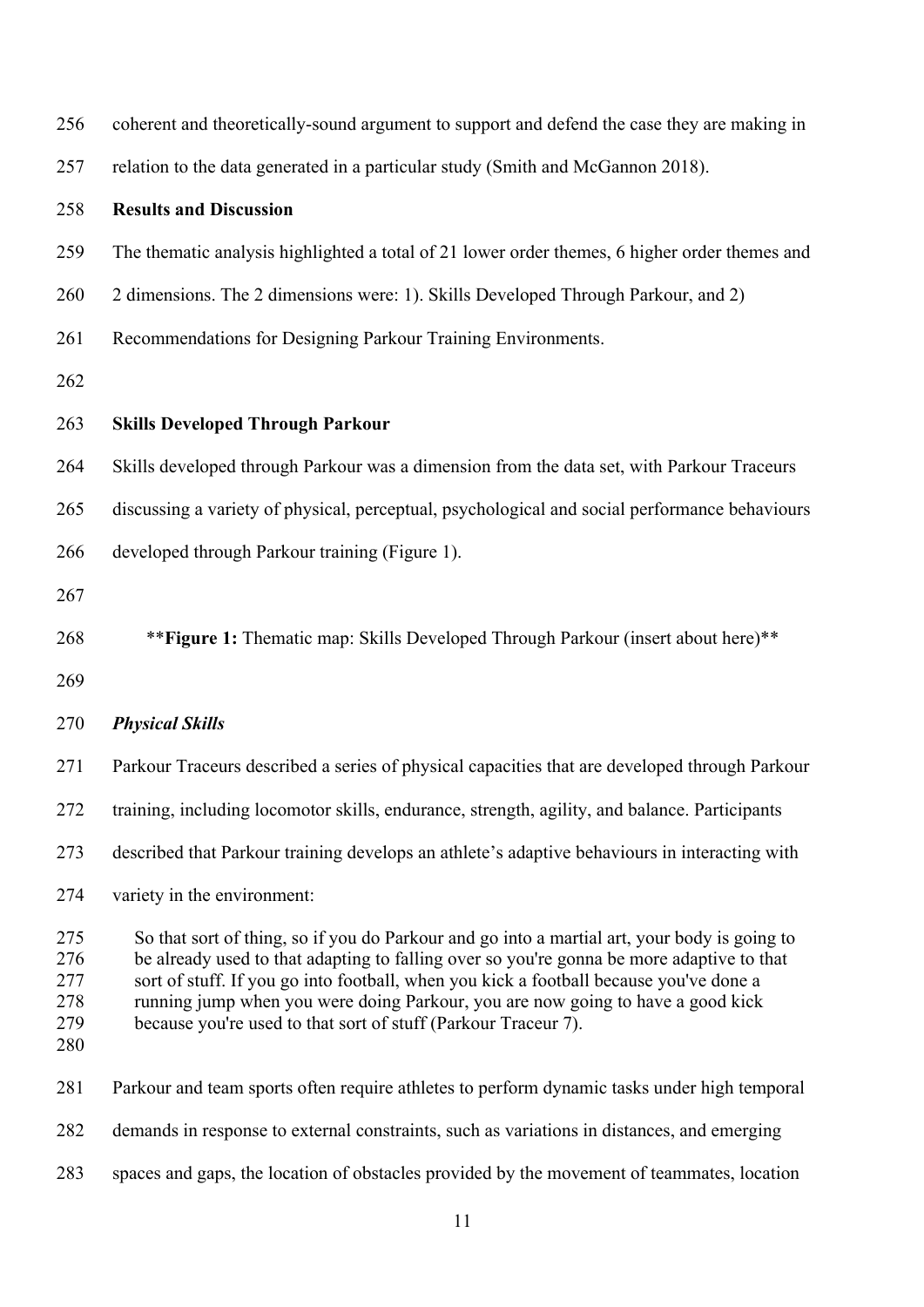| 284                                    | of opponents and direction of the ball. These performance constraints mean team sport                                                                                                                                                                                                                                                                                                                                                                              |
|----------------------------------------|--------------------------------------------------------------------------------------------------------------------------------------------------------------------------------------------------------------------------------------------------------------------------------------------------------------------------------------------------------------------------------------------------------------------------------------------------------------------|
| 285                                    | athletes must often adapt and use different movement strategies (guided through athletic and                                                                                                                                                                                                                                                                                                                                                                       |
| 286                                    | sport specific skills) and react to perturbations in the performance environment to achieve                                                                                                                                                                                                                                                                                                                                                                        |
| 287                                    | equivalent performance outcomes (Whitacre 2010; Seifert, Button, and Davids 2013; Seifert                                                                                                                                                                                                                                                                                                                                                                          |
| 288                                    | et al. 2016).                                                                                                                                                                                                                                                                                                                                                                                                                                                      |
| 289                                    | Parkour and team sports share an intermittent performance tempo, where athletes are                                                                                                                                                                                                                                                                                                                                                                                |
| 290                                    | often required to move slowly and then quickly (accelerating and decelerating), with maximal                                                                                                                                                                                                                                                                                                                                                                       |
| 291                                    | effort several times with limited rest as this Parkour Traceur explained:                                                                                                                                                                                                                                                                                                                                                                                          |
| 292<br>293<br>294<br>295<br>296        | I think that by practicing the flows (from movement to movement), you are training the<br>endurance in terms of like your muscles having to be constantly engaged, so you are<br>metabolically more active and you are also getting the plyometric power from the<br>sequencing and the reaction time and the spatial awareness (Parkour Traceur 6).                                                                                                               |
| 297                                    | Hence, developing greater levels of endurance through the integration of Parkour-                                                                                                                                                                                                                                                                                                                                                                                  |
| 298                                    | style training would be of benefit to team sport athletes to negate degradations in movement                                                                                                                                                                                                                                                                                                                                                                       |
| 299                                    | coordination and control which can occur through fatigue. In addition to developing                                                                                                                                                                                                                                                                                                                                                                                |
| 300                                    | endurance capabilities, Parkour Traceurs commented on how taking part in Parkour training                                                                                                                                                                                                                                                                                                                                                                          |
| 301                                    | affords strength gains:                                                                                                                                                                                                                                                                                                                                                                                                                                            |
| 302<br>303<br>304<br>305<br>306<br>307 | But it depends, like the great thing about Parkour is compared to other sports, it the<br>different range of movement and strength types that you can work on which will help you<br>like in loads of different aspects, so if you are going to do rugby and you want a stronger<br>core so you can take the impact of other people, whatever, it's like so many different<br>exercises in Parkour that will help you with that sort of stuff (Parkour Traceur 2). |
| 308                                    | Parkour Tracuers' experiences align closely with key proposals of the Athletic Skills Model                                                                                                                                                                                                                                                                                                                                                                        |
| 309                                    | in relation to transfer of movement skills from donor sports to a target sport (Wormhoudt et                                                                                                                                                                                                                                                                                                                                                                       |
| 310                                    | al. 2018). The suggestion is that Parkour could be particularly useful as a donor sport when a                                                                                                                                                                                                                                                                                                                                                                     |
| 311                                    | strength component is needed in the target sport or is considered to be under-developed in an                                                                                                                                                                                                                                                                                                                                                                      |
| 312                                    | athlete's current skillset. Parkour Traceurs also described how taking part in Parkour training                                                                                                                                                                                                                                                                                                                                                                    |
| 313                                    | has made them more agile:                                                                                                                                                                                                                                                                                                                                                                                                                                          |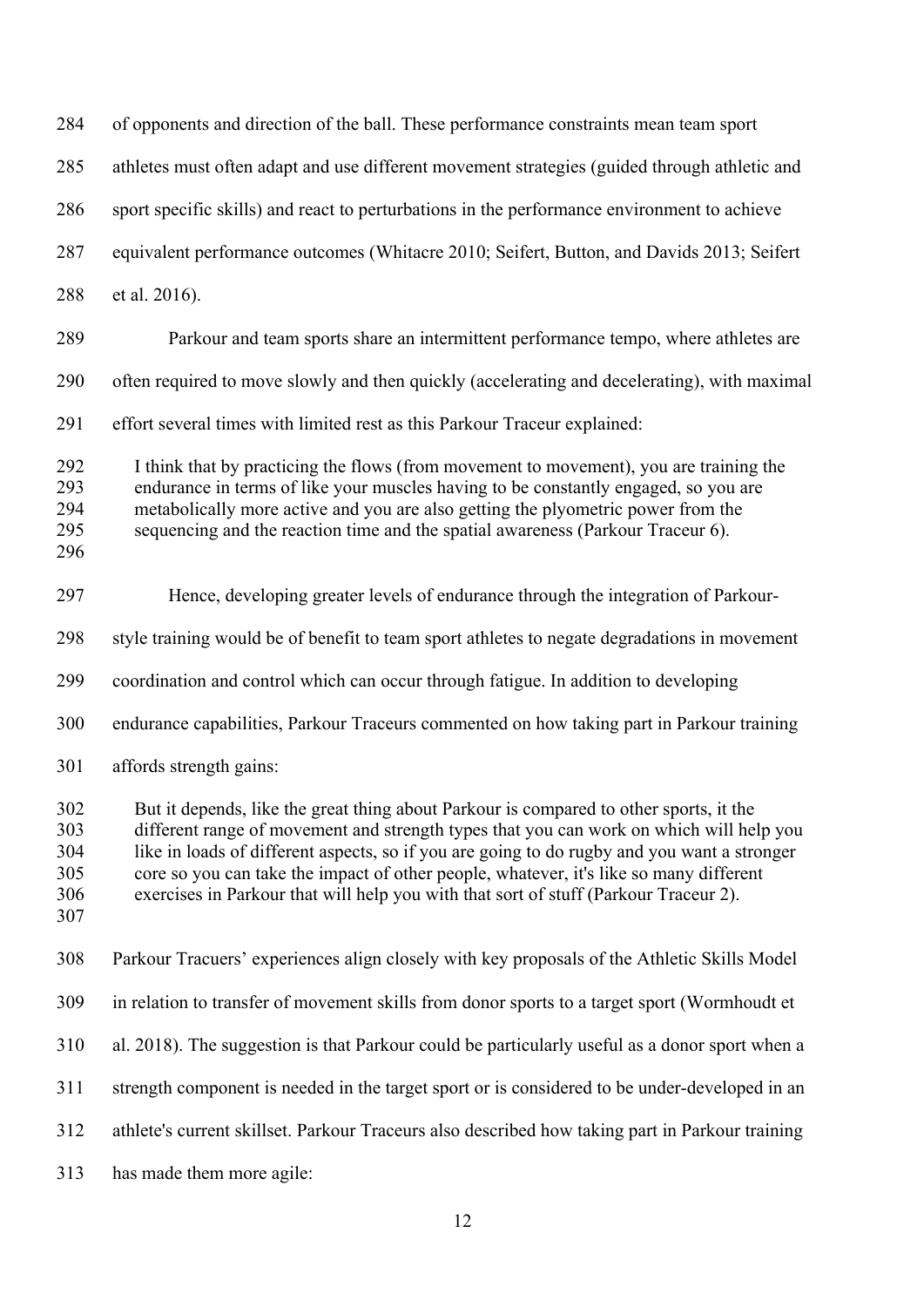I would say like the agility. If you train Parkour in a diversified way, in that you practice lots of different abilities, different skills, and then I think you get a sense of agility. I don't know how else to describe it to be honest, I think it is agility is the one word I would use to sum it up. So, it's kind of like a transferable spatial awareness and proprioception to the other skills. Like now that I have improved in Parkour, when I go to other sports I tend to progress at them faster than people who don't do sports, but I don't know if that is just because of Parkour, or just because of developing some kind of like neuromuscular facilitation to certain movements (Parkour Traceur 6).

 Agile athletes can react to perturbations in a performance environment by finding different movement solutions to tasks goals, which is an essential skill of Parkour and team sports. In Parkour, improvements in agility are targeted through specific movements such as the 'tic tac'. To execute the 'tic tac' activity, athletes have to approach obstacles and take off with a change of direction. The intention here is for the athlete to clear the obstacles or use perceptual variables, such as the remaining 'time to contact' with an object or surface, to regulate the next phase of movement (Strafford et al. 2018). In team sports practice, the 'tic tac' activity would target the compensatory athletic skills required during phase transitions where athletes require agility to couple their movements at various speeds relative to the movements of opponents, teammates and direction of the ball (Travassos, Araújo, and Davids 2018). In addition to agility, Parkour Traceurs explained how undertaking Parkour training affords greater balance, postural control and awareness of their body: So, I train precision jumps because they're like my favourite kind of thing. But I find my balance is a lot better because you have to land and stay in control of movements a lot more with your legs. Compared to swinging and dangling off things are not as much preferred because the basis of my movement is through my legs (Parkour Traceur 10). This enhanced awareness of body orientation, coupled with proprioceptive and haptic information from the soles of the feet and the lower limbs, would be of benefit in team sports given that the ability to regain balance and postural control following physical challenges is continually required to maintain and advance a sub-phase of play (Puddle and Maulder 2013; Maldonado, Soueres, and Waiter 2018).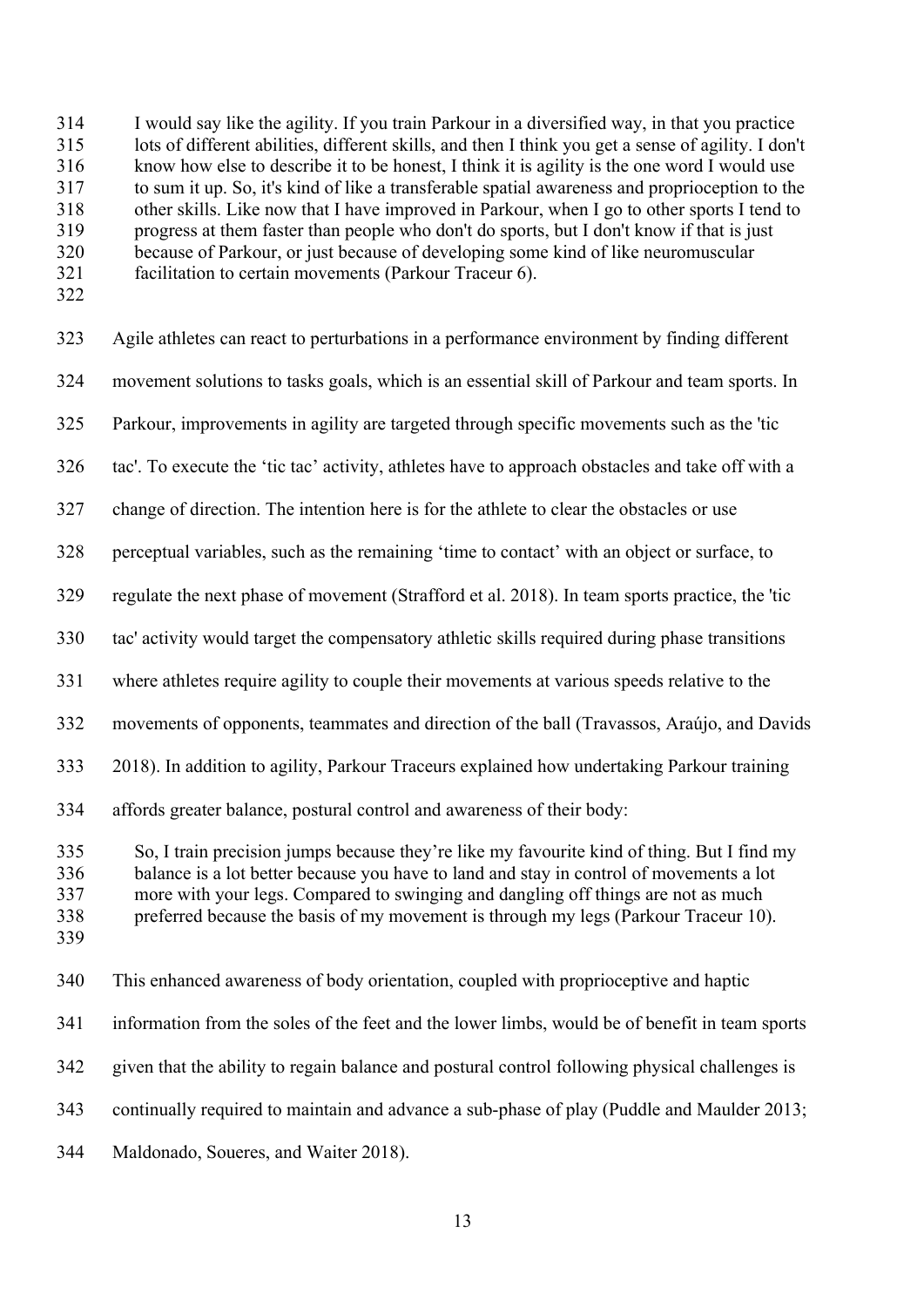### *Perceptual Skills*

 Parkour Traceurs described a series of perceptual skills that are developed through Parkour training, which were organised into the lower order themes of: multi-limb coordination, control precision, rate control and response orientation. Parkour Traceurs described on how Parkour training develops an athlete's multi-limb coordination: As I said, I would incorporate some rails and bars just to have a certain amount of precisions always as it is helpful to develop precision and also for the developing of swings and that would mean, for example, performing upper body and hand eye and of course feet eye coordination (Parkour Traceur 9). Parkour actions are complex and require rapid (re) organisation of body segments to maintain movement coordination and control. Consistent with Bernstein's (1967) degrees of freedom problem, there are two main concepts that determine coordination of body segments during Parkour training: degeneracy and variability. Movement variability is the variance of movements generated by an individual under the same task conditions (Newell and Slifkin 1998) (i.e., repeated movements cannot be completely identical). The adaptive and functional role of movement variability is regulated by system 'degeneracy' which refers to an individual's ability to vary motor behaviour structurally to deal with information-rich, dynamic environments from moment to moment without compromising function (Seifert, Button, and Davids 2013; Komar et al. 2015). This is exemplified in body segment orientation during the cutting manoeuvres, which are commonly used in Parkour as Parkour Traceur 9 explained: I think I adapted my Parkour practice experiences a little bit when I started American

 football. Because American football consists of a lot of cuts and direction changes and those kinds of things. And I was not really familiar with that before I started, and it also consists of a lot of foot work which I under estimated. There is something called the agility ladder where you have to be able to move your feet through quite quickly and as soon as I realised that is something that I had to practice I adapted my training a little bit and for example in Parkour I did more foot work. So I would run on rails, I would do more precisions to be able to coordinate my feet better, and for the direction changes for example I would incorporate that into my runs, so for example all of sudden I would make a 90 degree cut to another direction to be able to practice that (Parkour Traceur 9).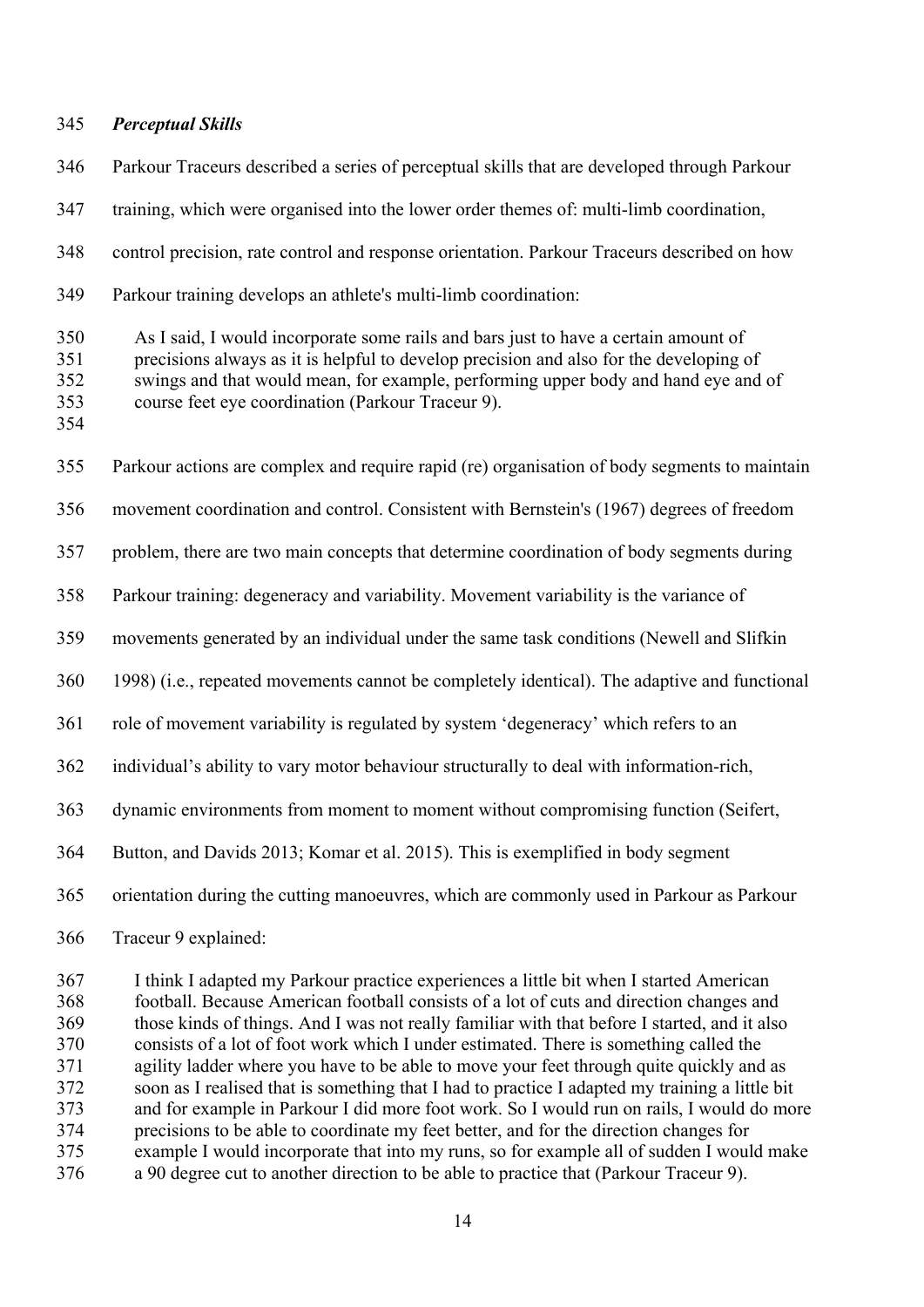| 377 | With regards to performance in team sports, a certain level of movement variability may be     |
|-----|------------------------------------------------------------------------------------------------|
| 378 | desirable to evade an opponent and distribute joint loading (Dos Santos et al. 2019).          |
| 379 | Therefore, in team sports like rugby union, integrating Parkour activities into practice tasks |
| 380 | that require precise foot placement and the ability to change direction quickly would, through |
| 381 | shared coordination dynamics, transfer the skills needed in rugby union, such as cutting       |
| 382 | manoeuvres (Weir et al. 2019). In addition to being able to react to changes in the            |
| 383 | environment and change direction, participants also described how Parkour training affords     |
| 384 | functional and controlled landing strategies to bail out of movements safely when required, as |
| 385 | this Parkour Traceur described:                                                                |

 Yeah well in sort of recent years that has sort of become a big thing in Parkour is learning how to fail safely. So if you are doing a jump where either something goes a bit wrong on take-off like you slip a bit or it is just a bit out of your limit knowing how to bounce off the wall in way that you are not going to hurt yourself that can definitely apply to other sports (Parkour Traceur 5).

 Developing safe landing strategies as a means of recovering balance, initiating dynamic changes of direction, use of 'soft feet' in running and landing, and postural control following physical challenges (perturbations) is critical for Parkour athletes to avoid injuries and maintain performance longevity (Puddle and Maulder 2013; Maldonado, Soueres, and Waiter 2018). The Parkour roll-landing strategy and the use of 'soft feet' are explored during the early stages of learning, as the capability to land safely, and then continue to move in a controlled manner, after being perturbed, is fundamental to an athlete's safety and wellbeing, as well as performance (Puddle and Maulder 2013). In team sports, the development in resourcefulness afforded through Parkour training, could help athletes recover from force landings in target sports, such as rugby union and rugby league, where players exert considerable force in tackles to regain ball possession (Puddle and Maulder 2013).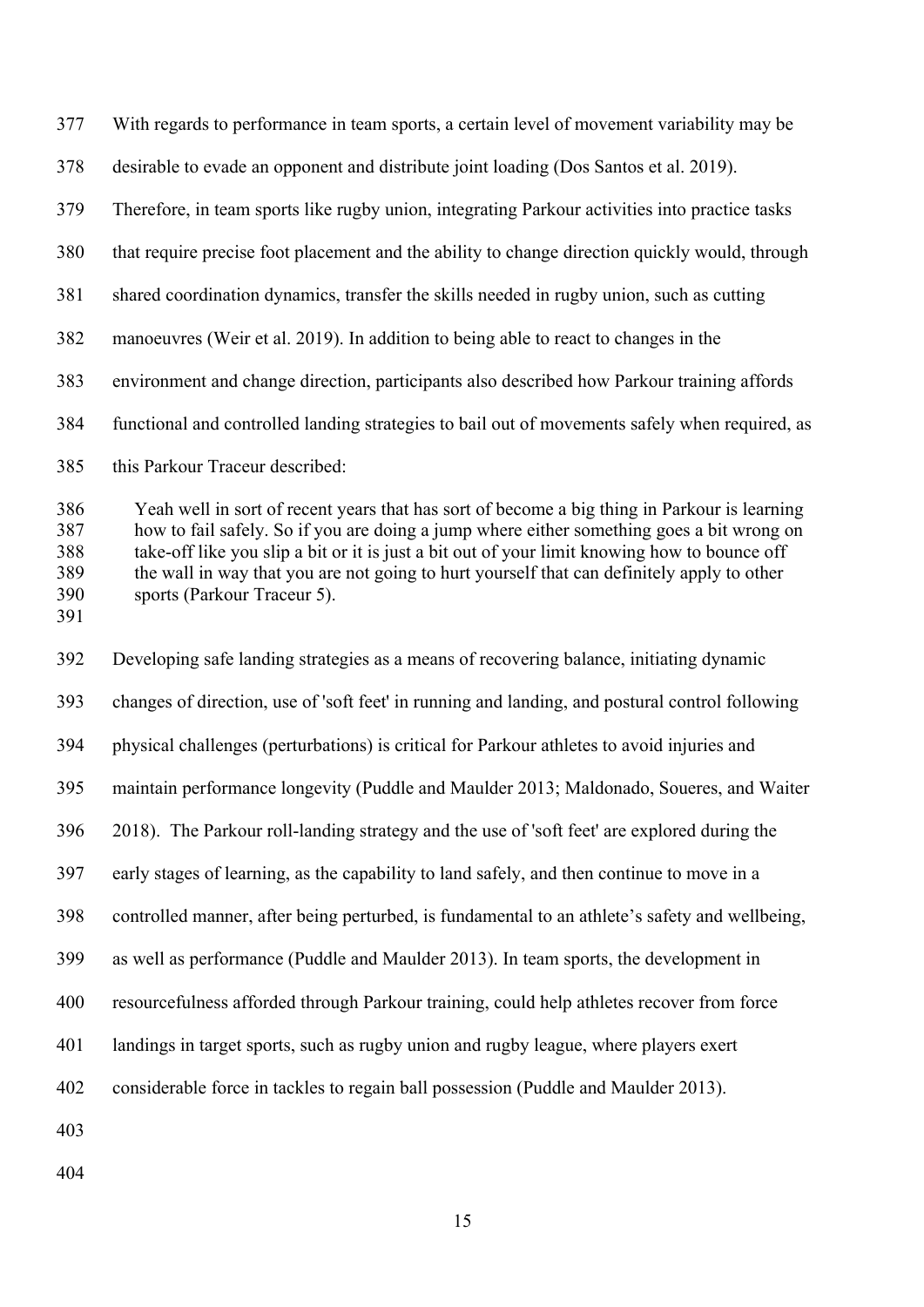## *Psychological Skills*

 Parkour Traceurs described a series of psychological skills that are developed through Parkour training, which were organised into the lower order themes of: problem solving, stress relief, and self-efficacy risk management. Participants outlined how training Parkour affords opportunities to explore space and overcome problems presented in the environment, for example: 411 I really love the problem solving as well, learning how things work so why does your body do that? Why does it work like that? Why doesn't this work? I love those mechanical

- aspects of it and to be able to understand all those things has added a great deal to my progression as an athlete because I progressed very very quickly as an athlete and as a coach (Parkour Traceur 7).
- 

In Parkour, movement behaviours in the environment are refined through constant attraction

to new challenges which offer new actions to emerge (Aggerholm and Højbjerre 2017).

These opportunities for novel interactions with ledges, surfaces or obstacles may not have an

immediately obvious solution, so athletes must use their creativity to interact with them and

solve performance problems in innovative ways (Greenberg and Culver 2019). In terms of

developing an athlete's mentality, through exposure to these environmental interactions,

Parkour athletes may become more resilient to overcoming challenges in the environment by

exploring their own body capabilities and learning how to regulate cognitive and somatic

responses when these arise (Merrit and Tharp 2013), as this Parkour Traceur outlined:

 It's not just looking at the things you can do, it's mostly looking at the things you cannot do and what needs to be done to get there. So, like I said this could be the physical, social or mental skills. But like it comes from the mental part, in that if I see a jump I cannot make, I always train from the real world perspective. So, do I need to be stronger? Ok, so I will need to train a few weeks (Parkour Traceur 8).

O'Grady (2012) outlined that the principal goal of Parkour athletes is to learn how to 'let go'

physically and psychologically, which requires intense focus and unity of body and mind.

Participants here described Parkour as a 'stress relieving' activity as it allows them to train

while being in the moment: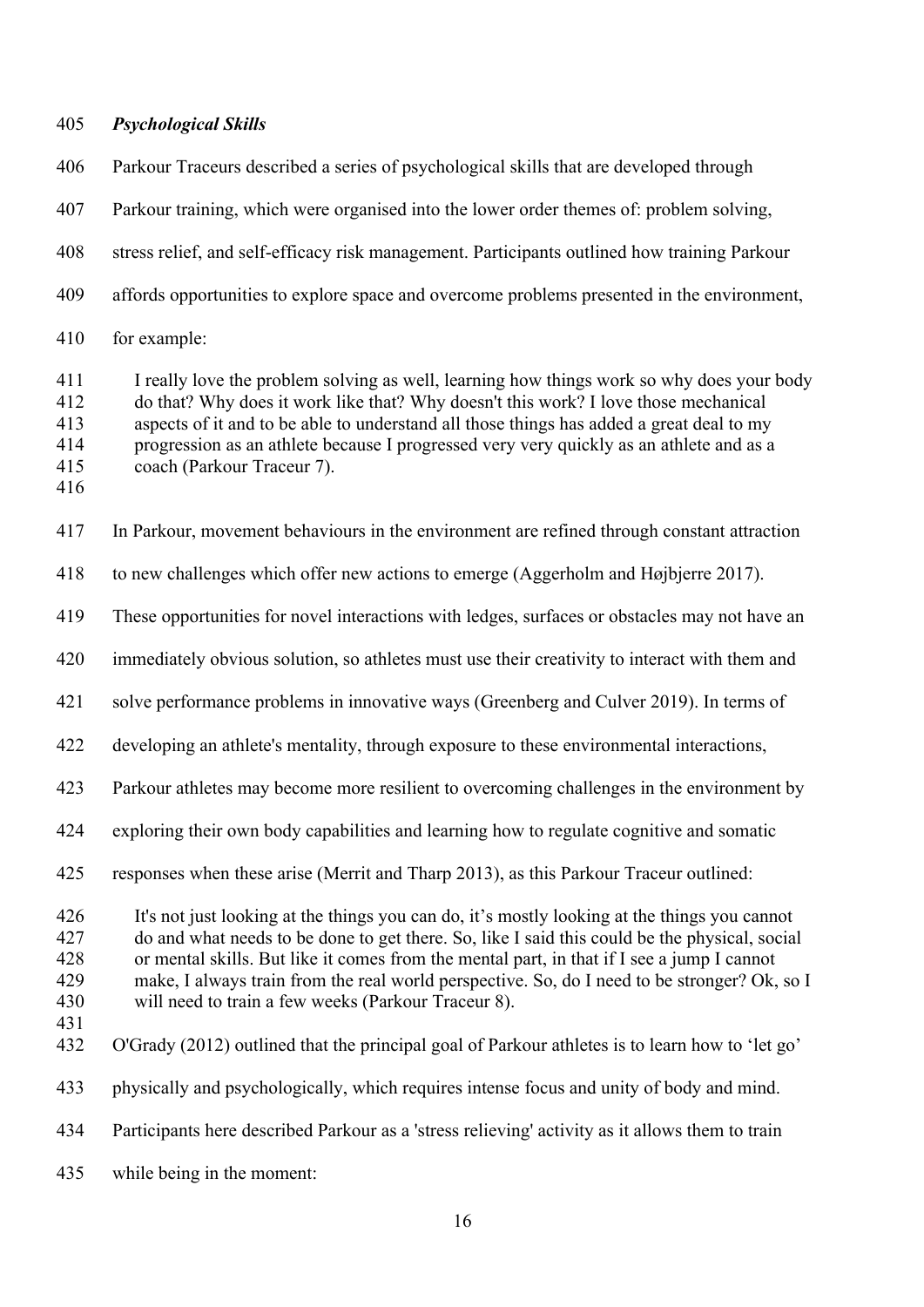Psychologically it's fun, it's stress relieving you know I can go out and do that it's a break away from the norm. It keeps me fit and healthy in some ways, keeps me strong (Parkour Traceur 14).

Furthermore, when socially framed, Parkour has been described as potentially liberating with

- regards to learning through movement exploration (O'Grady 2012), which is concurrent with
- findings from the present study:

 Psychologically, I think it is really good fun destressing yourself… my attitude towards it now, is more like what I said - seeing what you can do in that moment because you are defined by what you can do in that moment and there is no way to regret it or be unhappy . So, in that sense it is very freeing because it's kind of like writing poetry or thinking of some kind of fictitious thing you create of your thoughts and expression of that which is very liberating (Parkour Traceur 6).

Implicit learning is augmented through the playful and exploratory nature of Parkour learning

environments (O'Grady 2012). Therefore, exposure to Parkour learning environments could

help regulate stress, reduce performance anxiety and increase resilience as athletes can

become more proficient at utilising affordances of the environment with their athletic

capabilities. In addition to regulating stress and performance anxiety, Parkour can also train

an athlete's capabilities to manage fear and take risks, as this Parkour Traceur outlined:

 Yeah it gets pushed back obviously; fear is just an absence of familiarity like pretty much everything in life. So, if you don't understand something then you are more likely to be afraid of it. And obviously as you understand your body's capabilities and your potential in your limits what you can and can't do you are therefore less likely to be afraid of movements as you are more knowledgeable of what you can do, you are more familiar with them. You can choose them or not (Parkour Traceur 11).

These results suggest that a willingness to take risks in Parkour is affected by a person's

cognitive appraisal of their own Parkour abilities (Merrit and Tharp 2013). This link between

practising Parkour and cognitive appraisal has been identified previously by Taylor, Witt and

Sugovic (2011) who demonstrated skilled Parkour athletes perceived a typical Parkour

- obstacle (such as the height of a wall to negotiate) as being shorter in comparison to a novice
- control group. This observation is consistent with Gibson's (1979) notion of reciprocity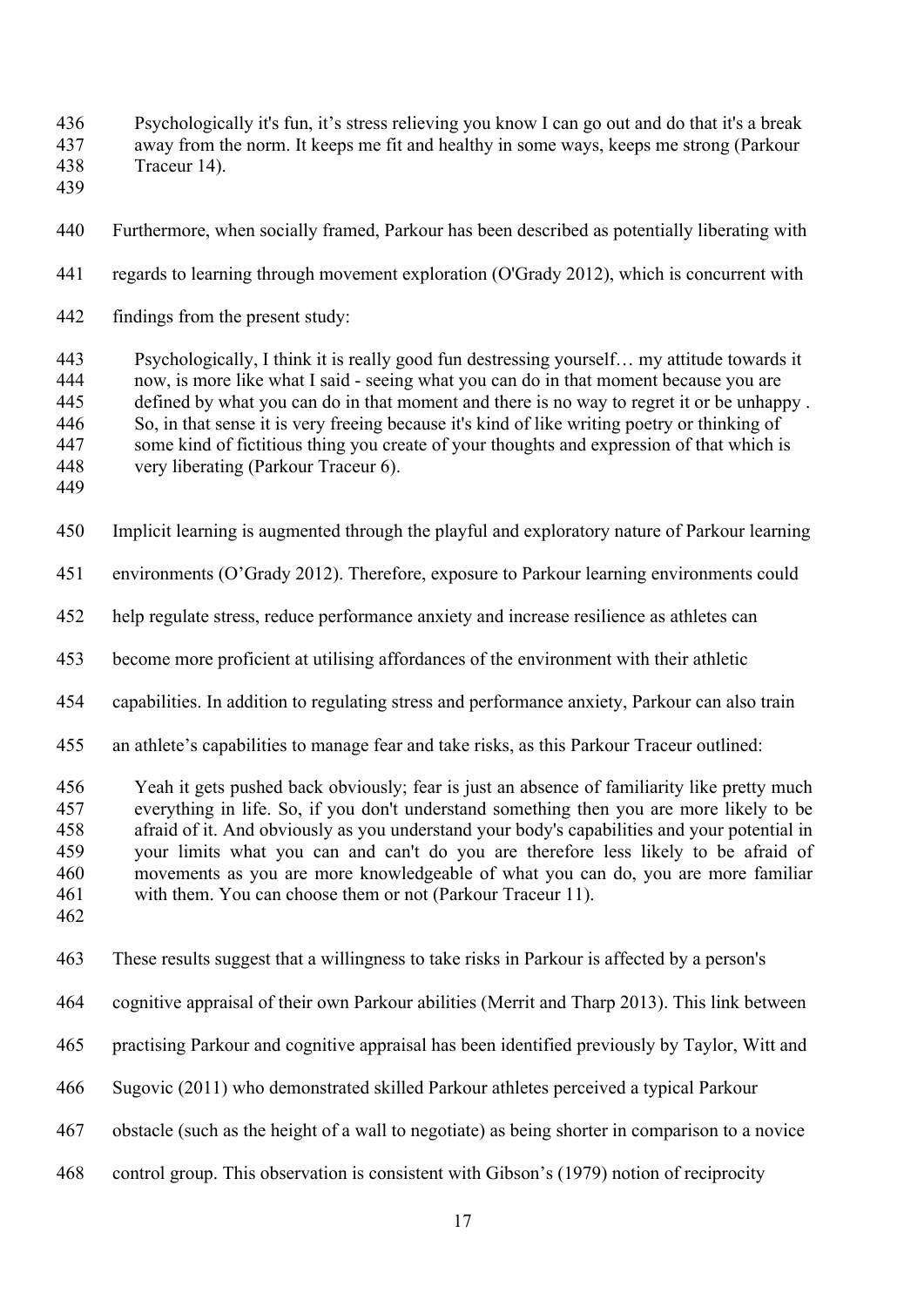between perception and action, given that performer's perception was scaled by their perceived capacities and abilities, known as effectivities in ecological psychology (Fajen, Riley, and Turvey 2008). Therefore, as self-efficacy refers to an individual's perception of their capabilities, this psychological function may also increase with Parkour practice and training (Baundura 1997; Llewellyn et al. 2008). Indeed, many of the Parkour Traceurs in this study suggested that the capacity to alter self-efficacy through exploration was missing in other sports, compared to Parkour:

 Like, I have trained martial arts, I have trained football; I went quite high up in football and judo. But you didn't get that kind of same fear management, you never got put on a high point and are told you have to do this, and you can do it. I think learning how manage and control fear that is such a big thing and people don't understand that's what we do a lot and why people think we are daredevils and reckless. It's because they don't understand that actually we mange that sort of stuff, because knowing you can do something and physically doing it are two separate things. So yeah those are the big psychological elements of it (Parkour Traceur 7).

 An implication here is that, in the context of team sports, practitioners should exploit the creative and explorative nature of Parkour, to enable physical conditioning in athletes, whilst at the same time enhancing perceptual decision making and functionality of actions in an enjoyable way. Exposure to Parkour-style activities would allow team sport athletes to develop and utilise *effectivities* relative to both the actual and perceived capabilities of their movement system, which could aid the development of risk-benefit analysis abilities, both on and off the field (Jacobs and Michaels 2007; Immonen et al. 2017). For example, prohibiting the use of landing mats during parkour-style training may facilitate athletes' awareness of risk of falling, relative to their current abilities, allowing them to consider their intrinsic dynamics or effectivities during movement exploration (Strafford et al. 2018).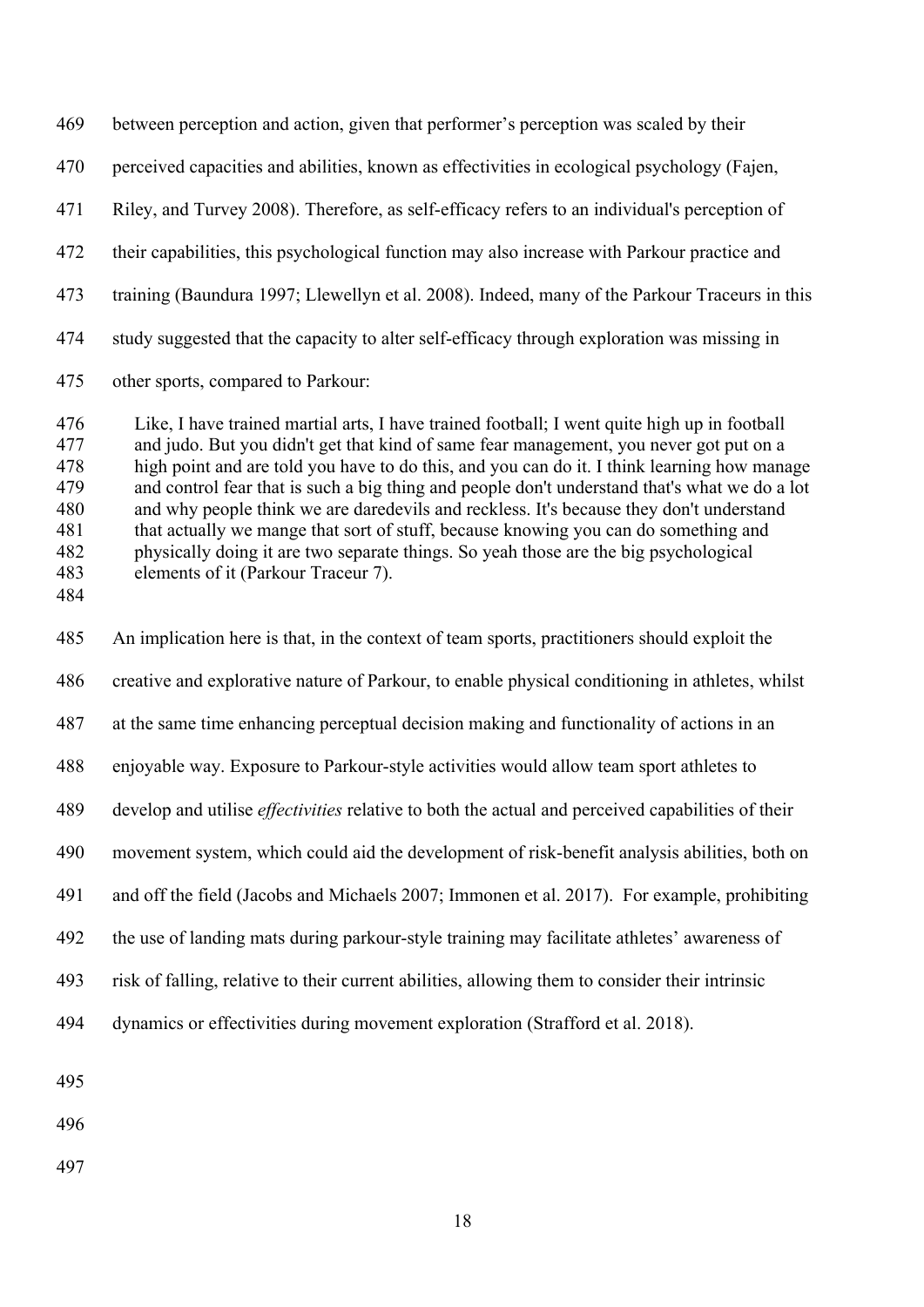#### *Social Skills*

 Parkour Traceurs described a series of social skills that are developed through Parkour training, which were organised into the lower order themes of: networking; initiative; social perceptiveness and receptiveness to feedback. In lifestyle sports (such as Parkour), individual sporting groups attempt to develop new skills and techniques through building and engaging with their sub-cultural values and identities (Ojala and Thorpe 2015; Ellmer and Ryne 2016). Parkour Traceurs described how the Parkour culture of training allows them to network and build relationships with others: So, there is sort of a social element. I also feel like I should train Parkour more than I currently do, so it is a good incentive to go. It is also nice to just keep one foot in the community, because obviously if you train less, you see the people less, so you get out of touch (Parkour Traceur 1). Clegg and Butryn (2012) argued that the non-competitive culture of Parkour promotes a spirt of collaboration and inclusion. A feature of sports such as Parkour is the self-organised nature in which learning takes place in unstructured, informal settings, without external regulation by a coach. This approach contrasts with the more structured practice designs in traditional sports (e.g., football, rugby, tennis) which have a greater focus on formal teaching (Wheaton and O'Loughlin 2017). Parkour Traceurs described how they use feedback from peers to inform their own Parkour training: And then after that I got to know some of the other people in the area who did it and trained with them on Saturdays where they could show me everything in detail properly. Like proper techniques it was really just sort of experimenting with what you could do and 521 just trying things out pretty much (Parkour Traceur 5). In addition to giving feedback, participants discussed how they are receptive to receiving feedback from others during training due to the team element of working together to identify and solve challenges: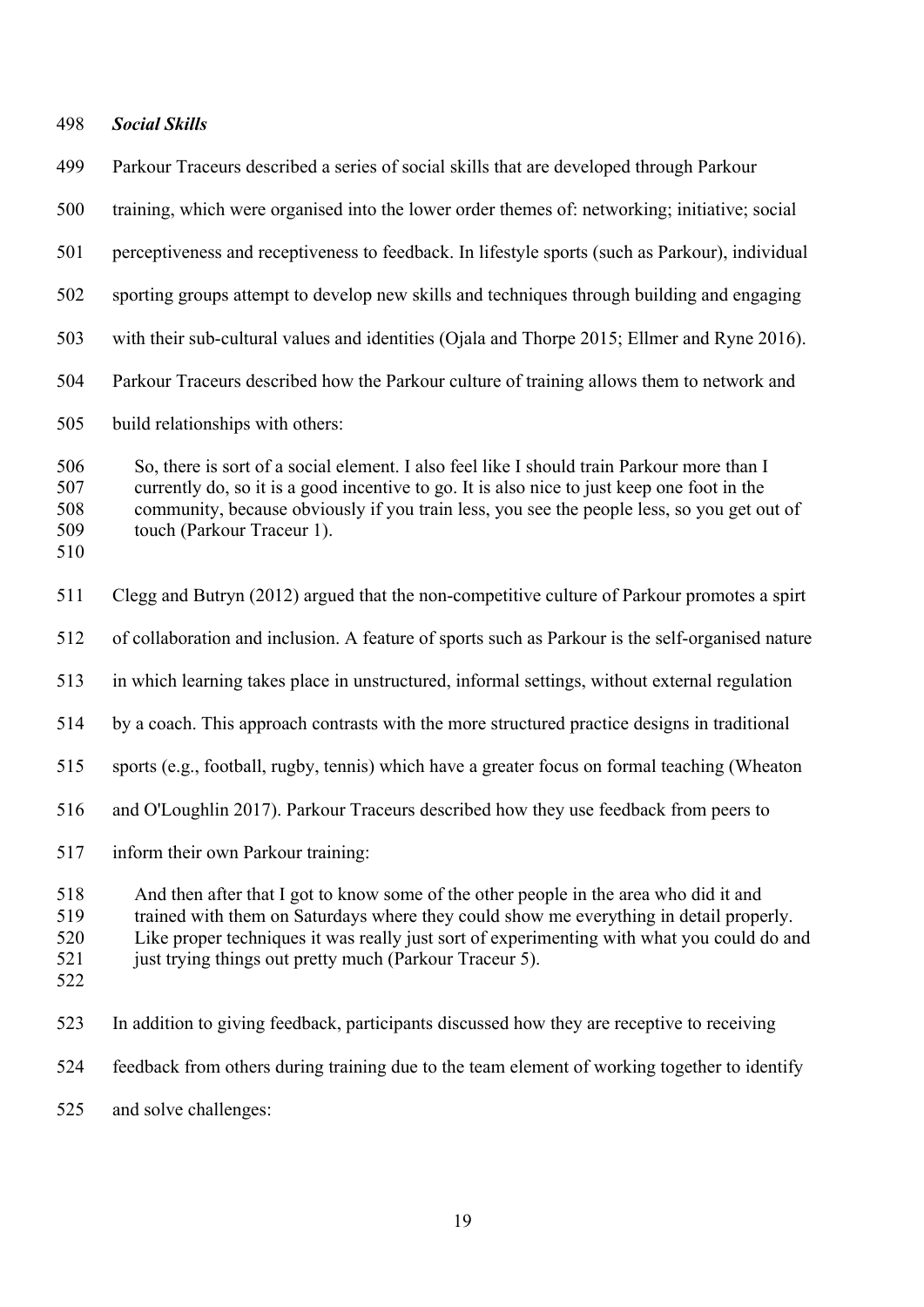| 526<br>527<br>528<br>529<br>530<br>531<br>532<br>533<br>534<br>535 | So, it's kind of like although the sport is individual there is a team element of working<br>together to spot and solve challenges. And then there's the sort of camaraderie like when<br>someone makes a jump, and everyone is glad for them I guess (Participant 3).<br>Yeah and like the Parkour community it is so welcome and friendly compared to other<br>sports I have tried. Just because there's not that elitism there, nobody is going to one up<br>anyone else, everyone is there to help each other grow. I think it's stemmed from that<br>outcast community, where everyone has been pushed away and them come together to<br>form a group (Parkour Traceur 4).<br>In this regard, integrating Parkour activities such as 'follow the leader' games, where groups |
|--------------------------------------------------------------------|-----------------------------------------------------------------------------------------------------------------------------------------------------------------------------------------------------------------------------------------------------------------------------------------------------------------------------------------------------------------------------------------------------------------------------------------------------------------------------------------------------------------------------------------------------------------------------------------------------------------------------------------------------------------------------------------------------------------------------------------------------------------------------------|
| 536                                                                | of athletes elicit and model creativity in movement as they explore the environment with                                                                                                                                                                                                                                                                                                                                                                                                                                                                                                                                                                                                                                                                                          |
| 537                                                                | coaches and peers. The social dimension of these interactions with coaches and peers can                                                                                                                                                                                                                                                                                                                                                                                                                                                                                                                                                                                                                                                                                          |
| 538                                                                | help athletes regulate emotional control, resilience and self-confidence through a shared                                                                                                                                                                                                                                                                                                                                                                                                                                                                                                                                                                                                                                                                                         |
| 539                                                                | network of affordances in a practice environment, rooted in a desire to interact with others                                                                                                                                                                                                                                                                                                                                                                                                                                                                                                                                                                                                                                                                                      |
| 540                                                                | while having fun (O'Grady 2012).                                                                                                                                                                                                                                                                                                                                                                                                                                                                                                                                                                                                                                                                                                                                                  |
| 541                                                                |                                                                                                                                                                                                                                                                                                                                                                                                                                                                                                                                                                                                                                                                                                                                                                                   |
| 542                                                                | <b>Recommendations for Designing Parkour Training Environments</b>                                                                                                                                                                                                                                                                                                                                                                                                                                                                                                                                                                                                                                                                                                                |
| 543                                                                | Recommendations for designing Parkour training environments to develop physical,                                                                                                                                                                                                                                                                                                                                                                                                                                                                                                                                                                                                                                                                                                  |
| 544                                                                | perceptual, psychological and social skills was the second dimension from the data set                                                                                                                                                                                                                                                                                                                                                                                                                                                                                                                                                                                                                                                                                            |
| 545                                                                | (Figure 2), with Parkour Traceurs providing insights into equipment properties and the                                                                                                                                                                                                                                                                                                                                                                                                                                                                                                                                                                                                                                                                                            |
| 546                                                                | methods for creating variability in indoor Parkour environments.                                                                                                                                                                                                                                                                                                                                                                                                                                                                                                                                                                                                                                                                                                                  |
| 547                                                                |                                                                                                                                                                                                                                                                                                                                                                                                                                                                                                                                                                                                                                                                                                                                                                                   |
| 548                                                                | <b>**Figure 2:</b> Thematic map: Recommendations for Designing Parkour Training                                                                                                                                                                                                                                                                                                                                                                                                                                                                                                                                                                                                                                                                                                   |
| 549                                                                | Environments (insert about here)**                                                                                                                                                                                                                                                                                                                                                                                                                                                                                                                                                                                                                                                                                                                                                |
| 550                                                                |                                                                                                                                                                                                                                                                                                                                                                                                                                                                                                                                                                                                                                                                                                                                                                                   |
| 551                                                                | <b>Equipment Properties</b>                                                                                                                                                                                                                                                                                                                                                                                                                                                                                                                                                                                                                                                                                                                                                       |
| 552                                                                | Parkour Traceurs described a series of features relating to equipment properties when                                                                                                                                                                                                                                                                                                                                                                                                                                                                                                                                                                                                                                                                                             |
| 553                                                                | designing practice environments, which were organised into two lower order themes, of                                                                                                                                                                                                                                                                                                                                                                                                                                                                                                                                                                                                                                                                                             |
| 554                                                                | replicating outdoor textures and properties of bars and block set ups. Despite the common                                                                                                                                                                                                                                                                                                                                                                                                                                                                                                                                                                                                                                                                                         |

public perception that Parkour solely involves participating in outdoor urban environments,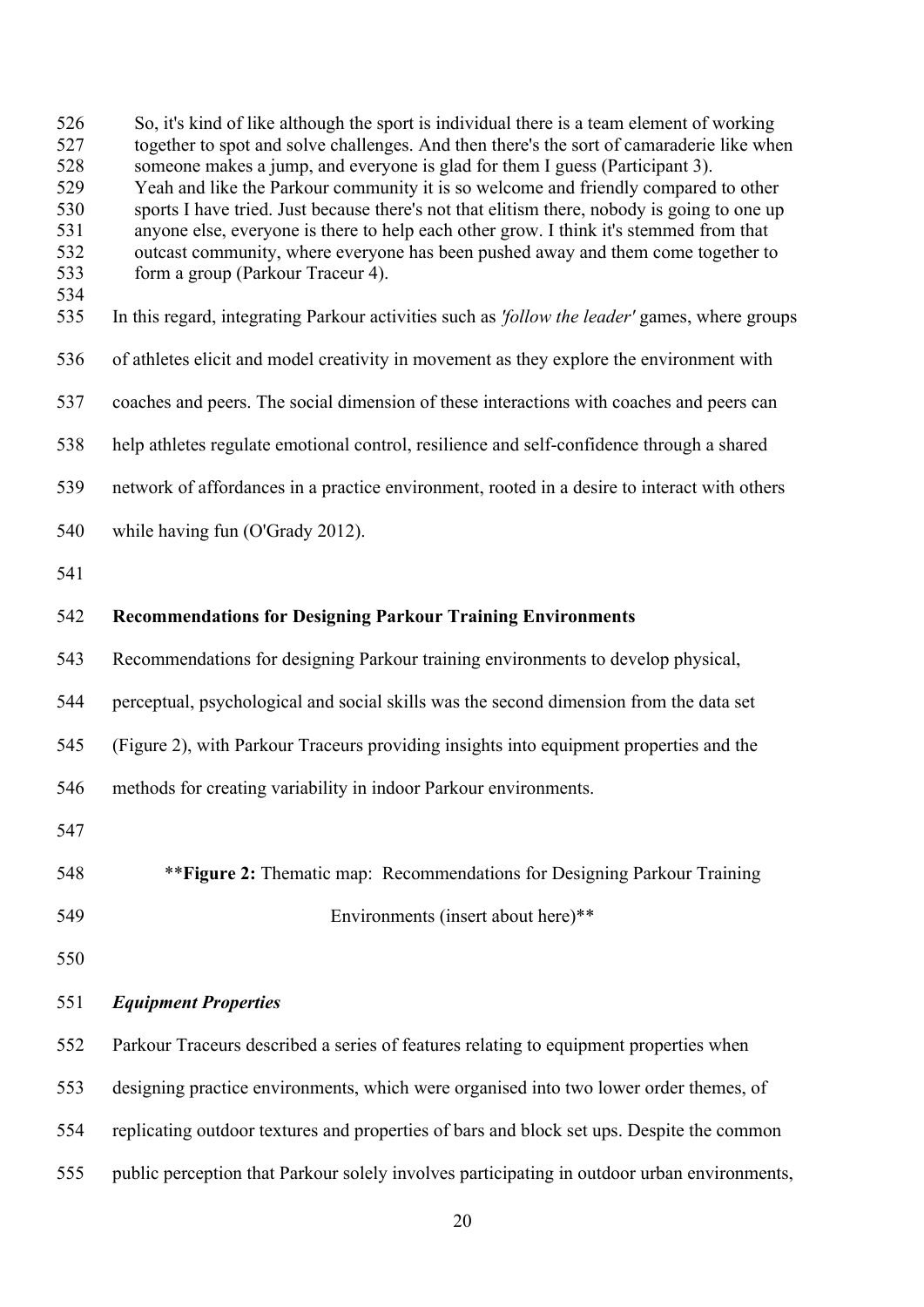- the majority of Parkour Traceurs here discussed that, dependent on the facilities available,
- coaching indoors was preferable, because indoor environments offer more control over the
- athletic skills targeted:

 I think I prefer to teach indoors. I predominantly teach outdoors because I don't have the facilities to teach indoors. I think I'd rather teach indoors if I had the equipment that sort of stuff just because it creates that safer environment and that environment where you are already in it learning (Parkour Traceur, 7).

- 
- A few Parkour Traceurs mentioned how, whilst it is preferable to teach indoors, they prefer
- the majority of their practice outdoors, with indoor practice perceived as an opportunity to
- train for new movement possibilities outdoors:

 There is new challenges and finding possibilities for ways of moving and it can open new possibilities outdoors as well because you might have spotted something outdoors that you can swing on and land on but it's quite big and you've never practiced that movement before so having this indoor environment where you could practice it and work on the technique that can give you the confidence and ability to go to this outdoor location and do the movement there (Parkour Traceur 7).

Parkour environments found in nature are typically fixed and environmental factors can

- influence surface properties. In this regard, Parkour Traceurs discussed how the equipment
- used in these indoor Parkour environments should share similar textures found in an outdoor
- Parkour environment to attain a sense of representativeness:

 I would like to have different textures as what I have not seen in many Parkour parks is a variety of texture. There are generally woods and metals but it doesn't seem that they have incorporated other kind of textures like a random solid place or something somewhere, which is what you would find outside…So I would say include different textures and lots of ascending and descending obstacles so you can practice the upper body and lower body and compound movements rather than just loads of jumps (Parkour Traceur 6).

- 
- In addition to discussing object texture, Parkour Traceurs outlined how bars and block set ups
- should be considered as a core feature when designing indoor Parkour environments:

 So, there were lots of these wooden blocks in load of different shapes and metal bars like scaffolding bars and they had a foam pit as well. That is the main thing we use indoors (Parkour Traceur 2).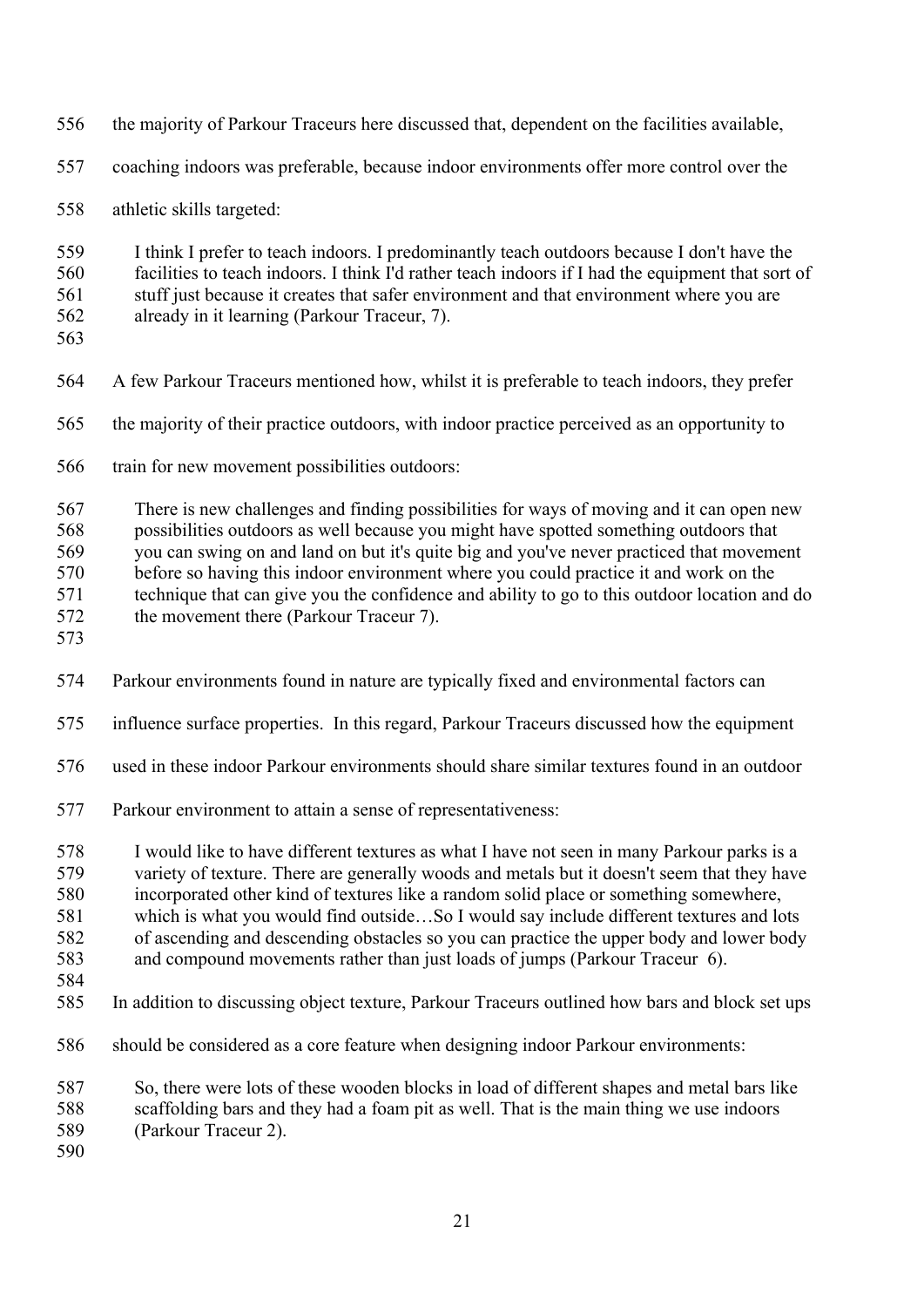Bars like bar set ups. That's something you don't find outside much; you only find them in Parkour parks. And I love bar set ups, like swinging and that sort of stuff. So, I'd design a sick bar set up straight away that would be like first things first. So, I'd design a bar set and design walls around it with really really good grip and varying levels. So, the bars would have varying levels so high, medium and low and the walls would also have levels so high medium and low to makes sure that there is a nice mix in level (Parkour Traceur 7). 

 The focus on bars and block set ups, concurred with recommendations from Strafford et al. (2018) who proposed that Parkour actions may emerge from performance of basic athletic skills that an athlete can exploit in affordance landscapes which do not require specialist equipment. Moreover, having bars and blocks of varying levels and heights would manipulate the difficulty of the environment, potentially leading to increases in self-efficacy and resilience in movement exploration through heighted cognitive appraisal of the athletes' ability to act in that environment (Taylor, Witt and Sugovic 2011). In accordance with the Athletic Skills Model, the focus of training should be to first develop the athlete and then the specialist, so a safer environment, afforded through indoor environments of varying textures bar and block set ups could improve longevity in training allowing for this transition. Therefore, as long as organisations adhere to health and safety regulations, the modular aspects of this equipment could be integrated into training across a variety of different sports.

## *Creating Variability in Indoor Parkour Environments*

 Parkour Traceurs described a series of important features relating to the challenge of creating variability in indoor Parkour environments, which were organised into the lower order themes of: varying the position of objects in the environment and varying object heights and angles. When asked about the position of objects, participants discussed how the environment should be variable, with several participants suggesting that asymmetrical environments that have bars stimulate creativity: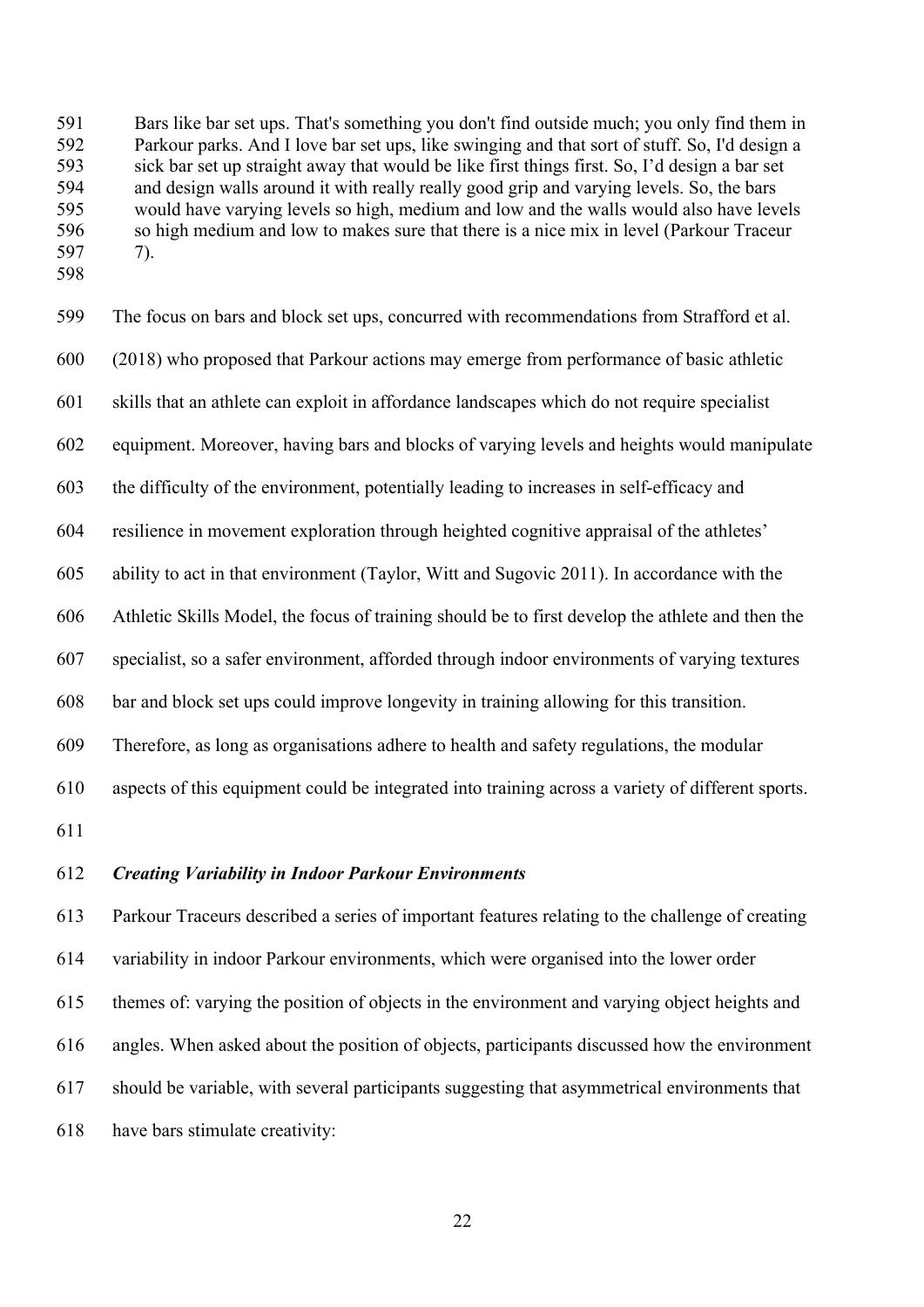But we don't tend to look for, or need or require symmetry and in fact angles and not making everything perfectly perpendicular to everything else, having angles and different degrees and setting the bars at different angles and different gradients is really important. Because that creates again more variability, which in terms of movement health, you know variability of movement is healthy so you need to create spaces that allow for variations of movement and are moving people through different planes of movement at the same time whilst changing directions successfully (Parkour Traceur 11).

 Yeah so I think symmetry caters to power and speed a lot more…Whereas asymmetrical environments I think cater for more creative movements, slower, strength heavy in a way. But not power, controlled strength movements, I think (Parkour Traceur 14).

Changing the positioning of objects in the environment alters the affordance boundary (Croft

- and Bertram 2017), which may invite different actions and behaviours and stimulate
- creativity in movement exploration and feelings of enjoyment, as participants attempt to find
- movement solutions to task goals (e.g., symmetrical for developing speed and agility, and
- asymmetrical for controlled movements). To design affordances in a creative learning
- environment, participants discussed how they change the number of bars and vary the height
- and distance between each bar or bar cluster:

 So, if there is let's say for example 5 bars behind each other and they're perfect and the same distance I would not find that very interesting. But you would take these five bars and put them apart and maybe make them cross maybe have different levels and maybe put them in different angles and not the same distance, then I would find that very interesting. Because that's an environment that would simulate my creativity, so to say. Because these different angles, these different distances they all mean that I have to find a different solution to this particular situation. So, whereas when I have 5 bars which are in exactly the same distance and exactly the same height and angle it's always the same solution, which for me is relatively boring (Parkour Traceur 9).

Further, Parkour Traceurs articulated how the height and angles of objects should be scalable

to allow for manipulation of task complexity, for example:

 Well the modular aspect of it means that is immediately scalable. So, we have everyone from five, six year olds training in the \*\*\* academy to elite adult athletes. And the modular nature of the structure means that you can totally scale it as you can move the boxes, move the rails so you can make the jumps bigger, smaller, higher, shorter, easier, less complex, and more complex. It's very easy and that's why we do it that way so you never get bored, no matter how good you get there will always be challenges you can find. And no matter how experienced or inexperienced you are there will always be stuff you can do to get on the first running ladder and progress your skills (Parkour Traceur 11).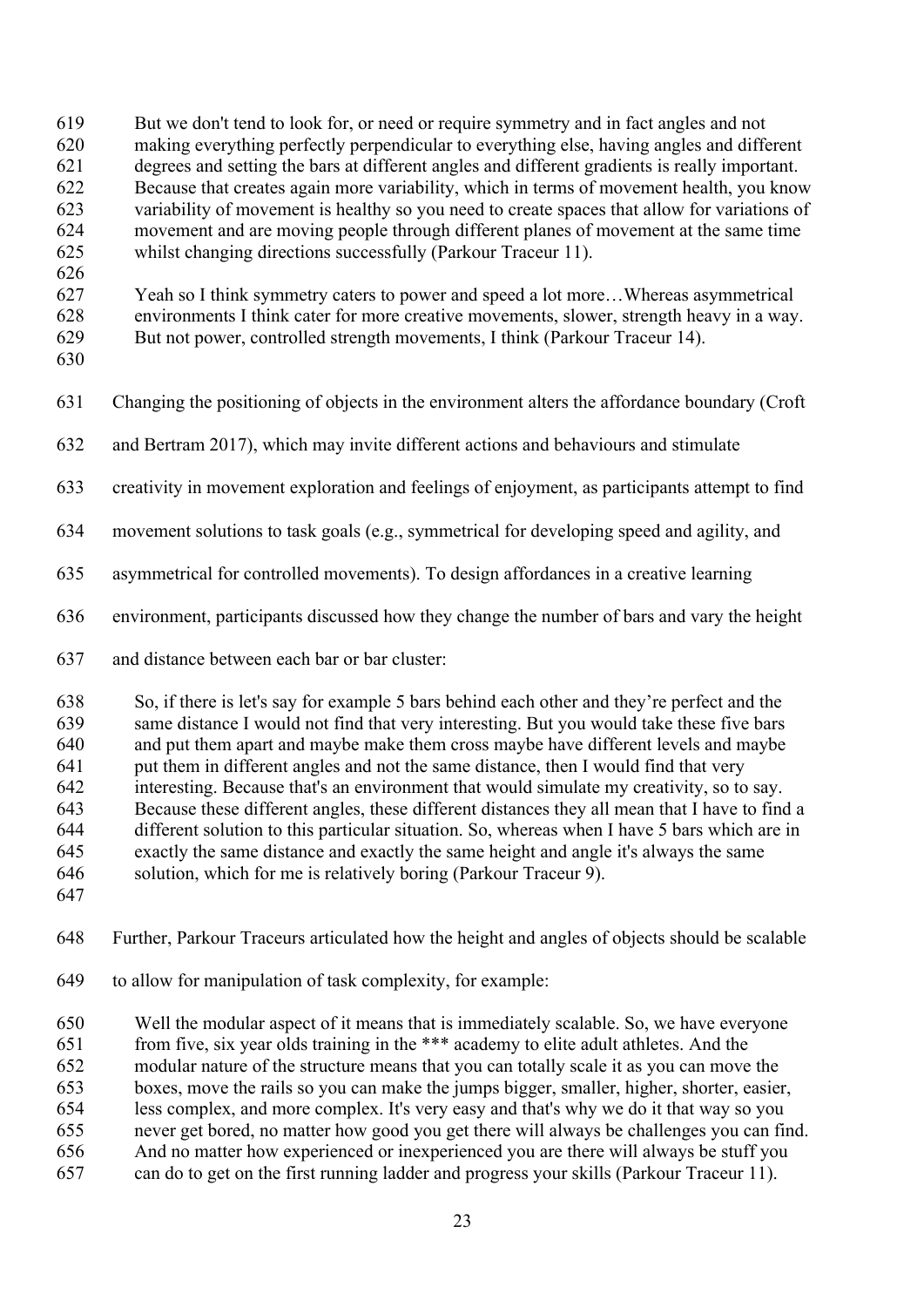This observation suggests that participant movement capabilities (effectivities) are informed by reciprocal features in the environment such as the geometric features. Whilst body scaling may be convenient for matching task difficulty to ability level, it should be used with caution given that the constraints during team sports performance are relative to the task and not the constraints of the individual's movement system (Chemero 2003). Instead, it is the relationship between the performers perceived dynamic capabilities and features of the environment that provide opportunities for manipulating behaviour through action-scaled affordances (Pepping and Li 2000; Ramenzoni et al. 2008; Fajen, Riley, and Turvey 2009). However, learning environments often provide combinations of body-scaled affordances and action-scaled affordances (see Fajen, Riley, and Turvey 2009) and these responses require careful consideration for the design of Parkour learning environments.

## **Conclusion**

 In conclusion, sampling the experiential knowledge of experienced Parkour Traceurs has provided rich insights into how affordances offered by the Parkour environment could be designed into practice landscapes in team sports, to facilitate their utilisation, and the transfer of skilful behaviours. Further, the identification of these skills provides impetus to the proposal set out in the Athletic Skills Model that Parkour could be a suitable donor sport to develop a range of athletic skills (Strafford et al. 2018; Savelsbergh and Wormhoudt 2019). It is anticipated that this experiential knowledge will complement the design of experimental research seeking to understand how Parkour training can be utilised as a donor sport to enrich practice and foster skill adaptation in team games. A mixture of experimental and applied interventions is needed in future research to elucidate how Parkour training may benefit the fundamental movement capacities and enhance sport performance. Here, it is proposed that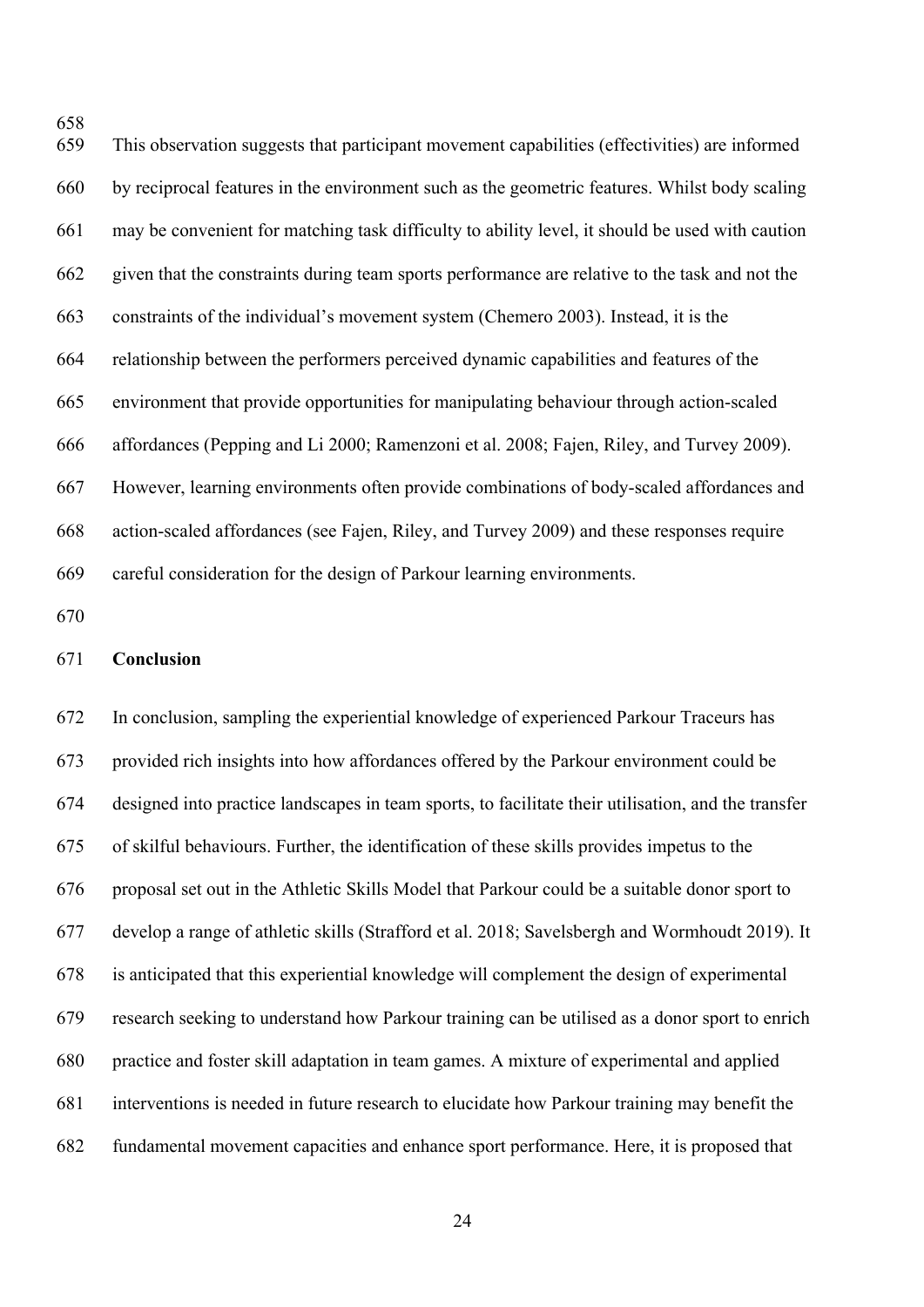dynamic tasks exploring compensatory mechanisms in person-to-environment and player-to player relationships are needed to provide a more comprehensive understanding on the transfer of coordination dynamics and athletic skill in team sport athletes following Parkour training. Future investigations may seek to prioritise 1) an understanding of the physical, psychological and social profile of Parkour Traceurs and 2) an understanding of how the design of Parkour-style learning interventions (relative to 'traditional' practice environments) can improve perception, action, cognition and emotional control in developing team sport athletes. This will provide both theoretical insights and practical applications from the Athletic Skills Model and donor sport concept.

#### **References**

- Aggerholm, Kenneth, and Højbjerre Larsen, Signe. 2017. "Parkour as acrobatics: an
- existential phenomenological study of movement in parkour." *Qualitative Research in*
- *Sport, Exercise and Health* 9(1): 69-86. doi:10.1080/2159676X.2016.1196387
- Atkinson, Michael. 2009. "Parkour, anarcho-environmentalism, and poiesis." *Journal of*
- *Sport and Social Issues* 33(2): 169-194. doi:10.1177/0193723509332582
- Attia, Mariam, and Edge, Julian. 2017. "Be(com)ing a reflexive researcher: a developmental
- approach to research methodology." *Open Review of Educational Research* 4 (1): 33–
- 45. doi.org/10.1080/23265507.2017.1300068
- Bandura, Albert. 1997. *Self-efficacy: The exercise of control*. New York, United States:
- Macmillan Publishers.
- Bernstein, Nikolai. 1967. *The co-ordination and regulation of movements.* London, United Kingdom: Pergamon Press.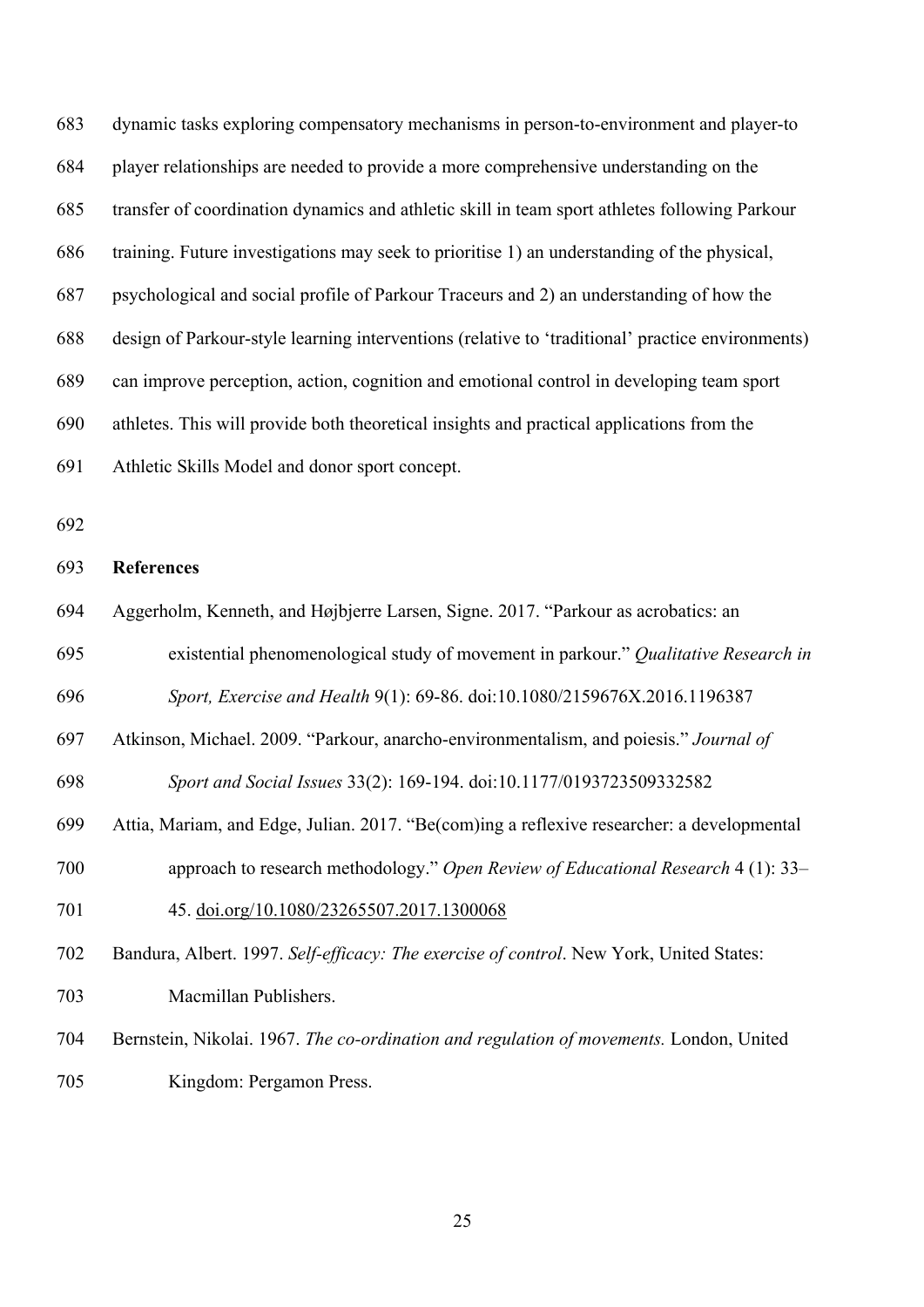| 706 | Braun, Virginia, and Clarke, Victoria. 2019. "Reflecting on reflexive thematic               |
|-----|----------------------------------------------------------------------------------------------|
| 707 | analysis." Qualitative Research in Sport, Exercise and Health 11 (4): 589-597.               |
| 708 | doi.org/10.1080/2159676X.2019.1628806                                                        |
| 709 | Braun, Virginia, Clarke, Victoria, and Weate, Paul. 2016. Using thematic analysis in sport   |
| 710 | and exercise research. In Routledge handbook of Qualitative Research in Sport and            |
| 711 | Exercise, eds. Smith, Brett and Sparkes, Andrew (London, United Kingdom:                     |
| 712 | Routledge): 213-227.                                                                         |
| 713 | Brown, Peter, Sweeting, Alice, Davids, Keith, and Robertson, Sam. 2018. "Prevalence of       |
| 714 | interactions and influence of performance constraints on kick outcomes across                |
| 715 | Australian Football tiers: Implications for representative practice designs." Human          |
| 716 | <i>Movement science</i> 66: 621-620. https://doi.org/10.1016/j.humov.2019.06.013.            |
| 717 | Burnie, Louise, Barratt, Paul, Davids, Keith, Stone, Joseph, Worsfold, Paul, and Wheat, Jon. |
| 718 | 2017. "Coaches' philosophies on the transfer of strength training to elite sports            |
| 719 | performance." International Journal of Sports Science and Coaching.                          |
| 720 | doi:10.1177/1747954117747131                                                                 |
| 721 | Chemero, Anthony. 2003. "An outline of a theory of affordances." Ecological                  |
| 722 | Psychology, 15(2): 181-195. doi:10.1207/S15326969ECO1502 5                                   |
| 723 | Chow, Jia.-Yi, Davids, Keith, Shuttleworth, Richard and Araújo, Duarte. 2019. Ecological     |
| 724 | dynamics and transfer from practice to performance in sport. In Skill Acquisition in         |
| 725 | Sport: Research, eds. Williams, Mark and Hodges, Nicola (London, United Kingdom:             |
| 726 | Routledge).                                                                                  |
| 727 | Clegg, Jennifer, and Butryn, Ted. 2012. "An existential phenomenological examination of      |
| 728 | parkour and freerunning." Qualitative Research in Sport, Exercise and Health, 4(3):          |
| 729 | 320-340. doi:10.1080/2159676X.2012.693527                                                    |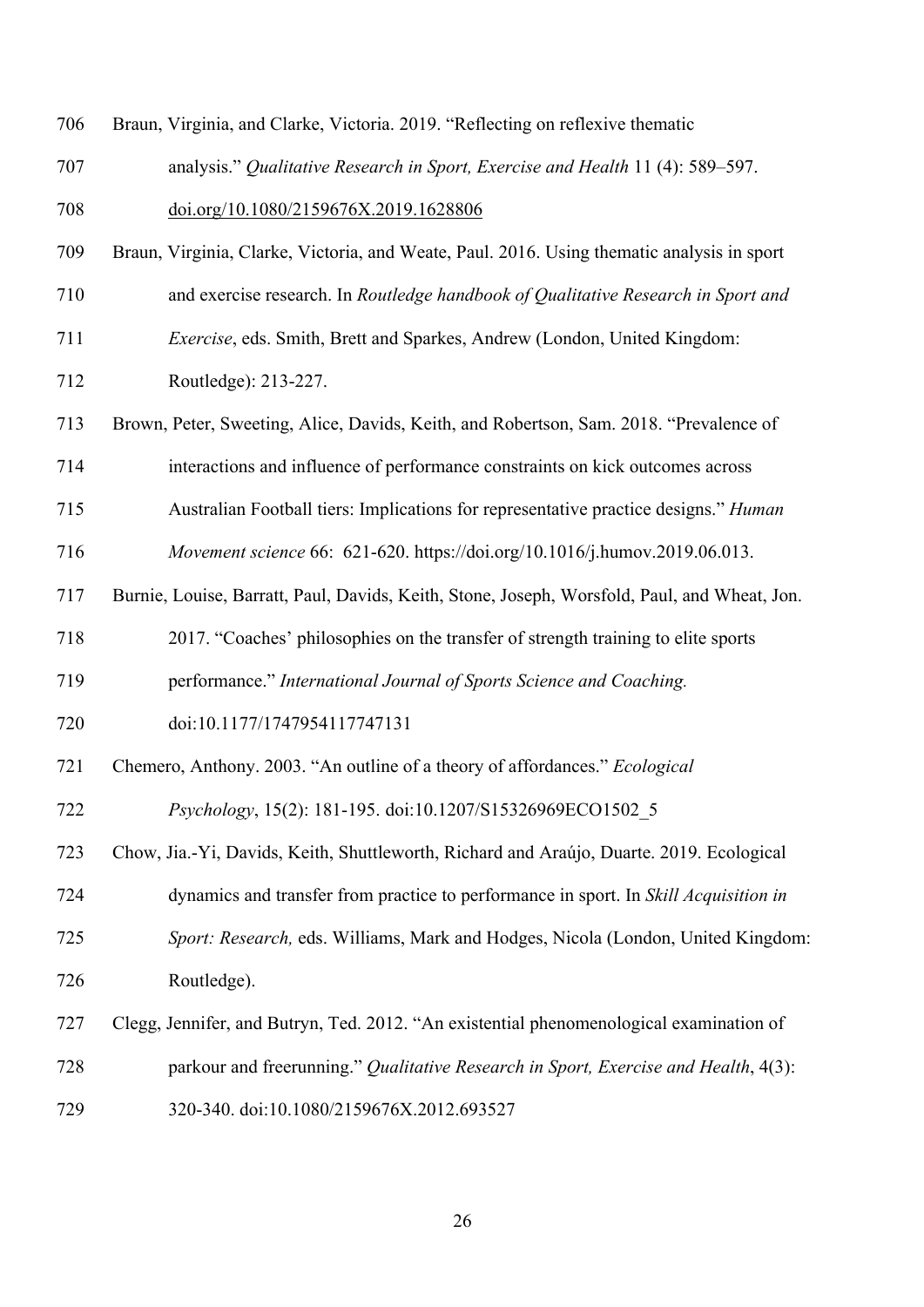- Coutinho, Patrícia, Mesquita, Isabel, and Fonseca, António 2016. "Talent development in
- sport: A critical review of pathways to expert performance." *International Journal of Sports Science and Coaching,* 11(2): 279-293. doi:10.1177/1747954116637499
- Cowan, Daryl, and Taylor, Ian (2016). ""I"m proud of what I achieved; I'm also ashamed of
- what I done': a soccer coach's tale of sport, status, and criminal behaviour."
- *Qualitative Research in Sport, Exercise and Health*, 8 (5): 505–518.
- doi.org/10.1080/2159676X.2016.1206608
- Creswell, John, and Creswell, David. 2017. *Research design: Qualitative, quantitative, and mixed methods approaches*. California, United States: SAGE Publications.
- Croft, James, and Bertram, John. 2017. "Affordance boundaries are defined by dynamic
- capabilities of parkour athletes in dropping from various heights." *Frontiers in*
- *Psychology*, 8:1571. doi: 10.3389/fpsyg.2017.01571
- Dewey, John. 1938. *Experience And Education.* New York: Macmillan.
- Dicicco‐Bloom, Barbara, and Crabtree, Benjamin. 2006. "The qualitative research
- interview." *Medical Education*, 40 (4): 314–321. doi.org/10.1111/j.1365-
- 2929.2006.02418.x
- Dos' Santos, Thomas., Thomas, Christopher, Comfort, P, and Jones, Paul. 2019. "Role of the
- penultimate foot contact during change of direction: Implications on performance and
- risk of injury." *Strength and Conditioning Journal*, 41(1): 87-104.
- doi:10.1519/SSC.0000000000000395
- Dos'Santos, Thomas, McBurnie, Alistair, Thomas, Christopher, Comfort, Paul, and Jones,
- Paul. 2019. "Biomechanical comparison of cutting techniques: A review and practical
- applications." *Strength and Conditioning Journal*. Advanced online publication.
- doi:10.1519/SSC.0000000000000461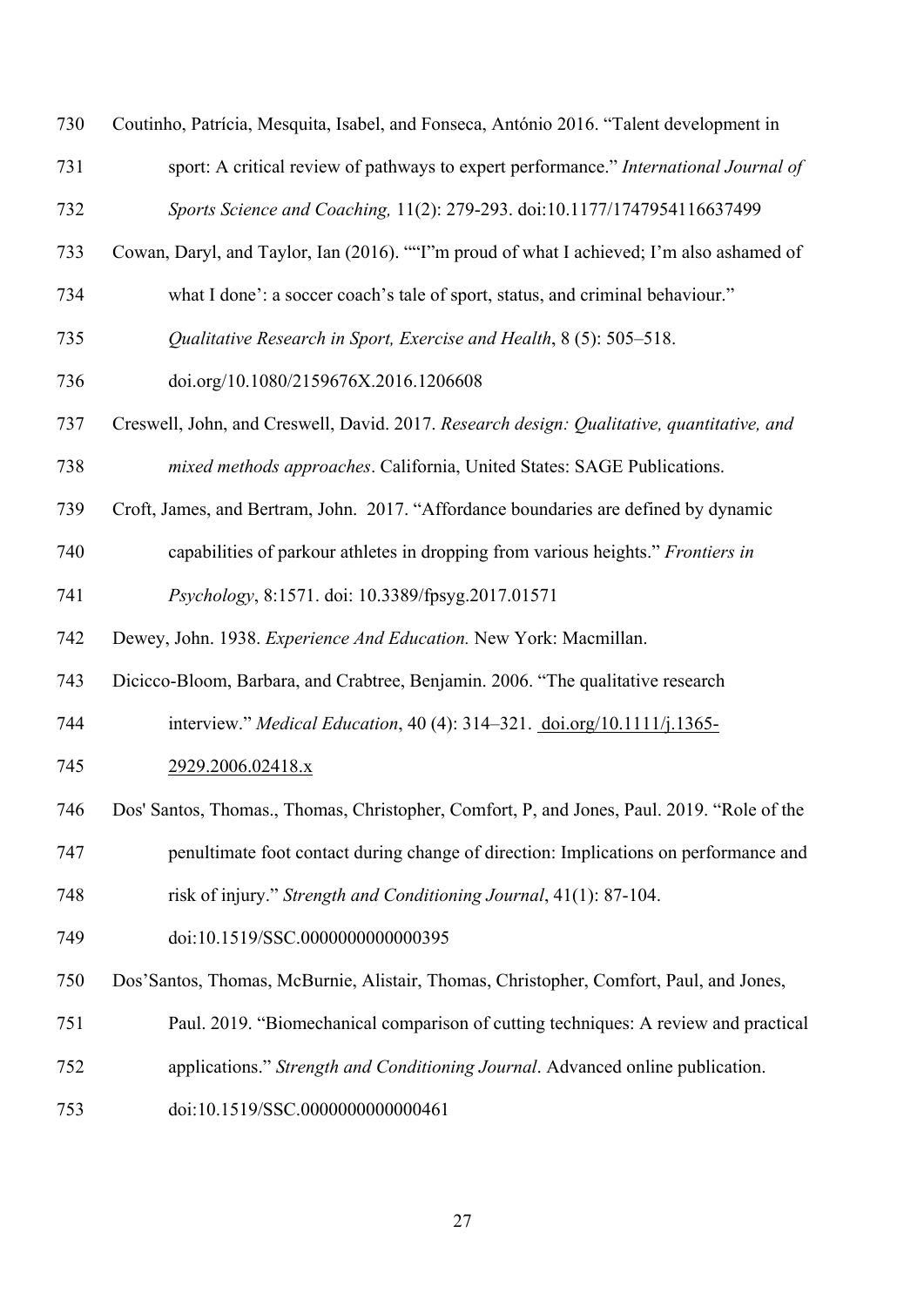- Ellmer, Eva, and Rynne, Steven. 2016. "Learning in action and adventure sports." *Asia-*
- *Pacific Journal of Health, Sport and Physical Education*, 7(2): 107-119.

doi.org/10.1080/18377122.2016.1196111

- Fajen, Brett, Riley, Michael, and Turvey, Michael. 2009. "Information, affordances, and the control of action in sport." *International Journal of Sport Psychology*, 40(1): 79-107.
- Gibson, James. 1979. *The Ecological Approach to Visual Perception.* Michigan, United

States: Lawrence Erlbaum Associates.

- Greenberg, Ethan, and Culver, Diane. 2019. "How parkour coaches learn to coach: Coaches'
- sources of learning in an unregulated sport." *Journal of Adventure Education and*
- *Outdoor Learning*. . Advanced online publication.
- doi:10.1080/14729679.2018.1557060
- Greenwood, Daniel, Davids, Keith, and Renshaw, Ian. 2014. "Experiential knowledge of expert coaches can help identify informational constraints on performance of dynamic
- interceptive actions." *Journal of Sports Sciences,* 32(4): 328-335. doi:
- 10.1080/02640414.2013.824599
- Guba, Egon, and Lincoln, Yvonna. 2005. Paradigmatic controversies, contradictions, and
- emerging confluences. In Norman. Denzin and Yvonna Lincoln (Eds.), *The Sage*
- *Handbook of Qualitative research* (3rd ed., pp. 191-216). Thousand Oaks, CA: SAGE
- Güllich, Arne. 2017. "International medallists' and non-medallists' developmental sport
- activities–a matched-pairs analysis." *Journal of Sports Sciences,* 35(23): 2281-2288.
- doi:10.1080/02640414.2016.1265662
- Immonen, Tuomas, Brymer, Eric, Orth, Dominic, Davids, Keith, Feletti, Francesco,
- Liukkonen, Jarmo, and Jaakkola, Timo. 2017. "Understanding action and adventure
- sports participation—an ecological dynamics perspective." *Sports Medicine-*
- *Open*, 3(1). doi:10.1186/s40798-017-0084-1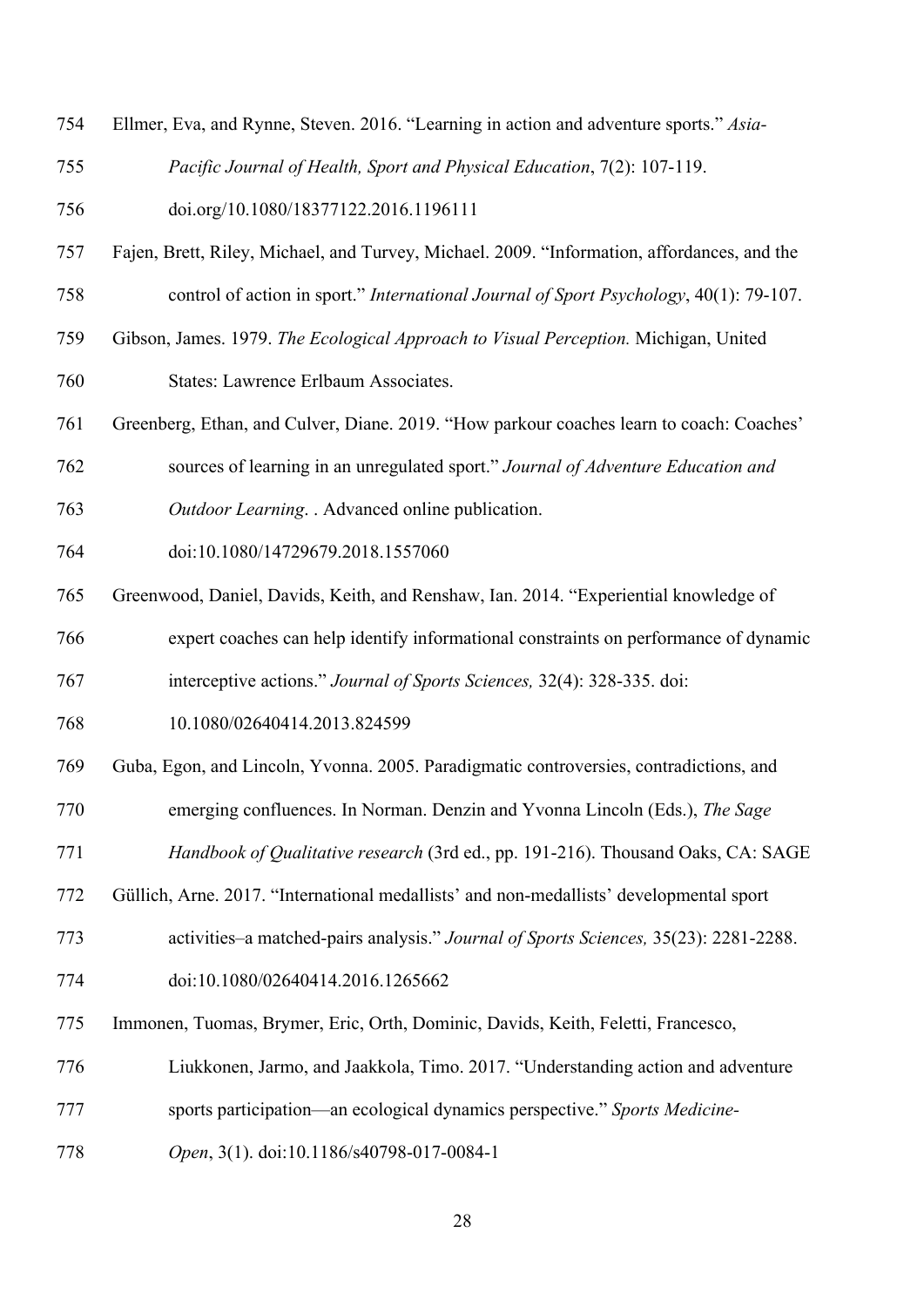| 779 | Jabnoun, Salim, Borji, Rihab, and Sahli, Sonia. 2019. "Postural control of Parkour athletes |
|-----|---------------------------------------------------------------------------------------------|
| 780 | compared to recreationally active subjects under different sensory manipulations: A         |
| 781 | pilot study." European Journal of Sport Science, 19 (4): 461–470.                           |
| 782 | doi.org/10.1080/17461391.2018.1527948                                                       |
| 783 | Jacobs, David and Michaels, Claire. 2007. "Direct learning." Ecological Psychology, 19(4):  |
| 784 | 321-349. doi:10.1080/10407410701432337                                                      |
| 785 | Kiverstein, Julian, van Dijk, Ludger, and Rietveld, Erik. 2019. "The field and landscape of |
| 786 | affordances: Koffka's two environments revisited." Synthese. doi:10.1007/s11229-            |
| 787 | 019-02123                                                                                   |
| 788 | Komar, John, Seifert, Ludovic., Thouvarecq, Régis. 2015. "What Variability tells us about   |
| 789 | motor expertise: measurements and perspectives from a complex system approach."             |
| 790 | Movement and Sport Sciences - Science and Motricité, 89(89): 65-77.                         |
| 791 | doi:10.1051/sm/2015020                                                                      |
| 792 | Levitt, Hedi, Bamberg, Michael, Creswell, John, Frost, David, Josselson, Ruthellen, and     |
| 793 | Suárez-Orozco, Carol. 2018. "Journal article reporting standards for qualitative            |
| 794 | primary, qualitative meta-analytic, and mixed methods research in psychology: The           |
| 795 | APA Publications and Communications Board task force report." American                      |
| 796 | Psychologist, 73(1): 26-46. doi:10.1037/amp0000151                                          |
| 797 | Llewellyn, David, Sanchez, Xavier, Asghar, Amanda, and Jones, Gareth. 2008. "Self-          |
| 798 | efficacy, risk taking and performance in rock climbing." Personality and Individual         |
| 799 | Differences, 45(1): 75-81. doi.org/10.1016/j.paid.2008.03.001                               |
| 800 | Maldonado, Galo, Soueres, Philippe, and Watier, Bruno. 2018. "Strategies of parkour         |
| 801 | practitioners for executing soft precision landings." Journal of Sports                     |
| 802 | Sciences, 36(22): 2551-2557. doi:10.1080/02640414.2018.1469226                              |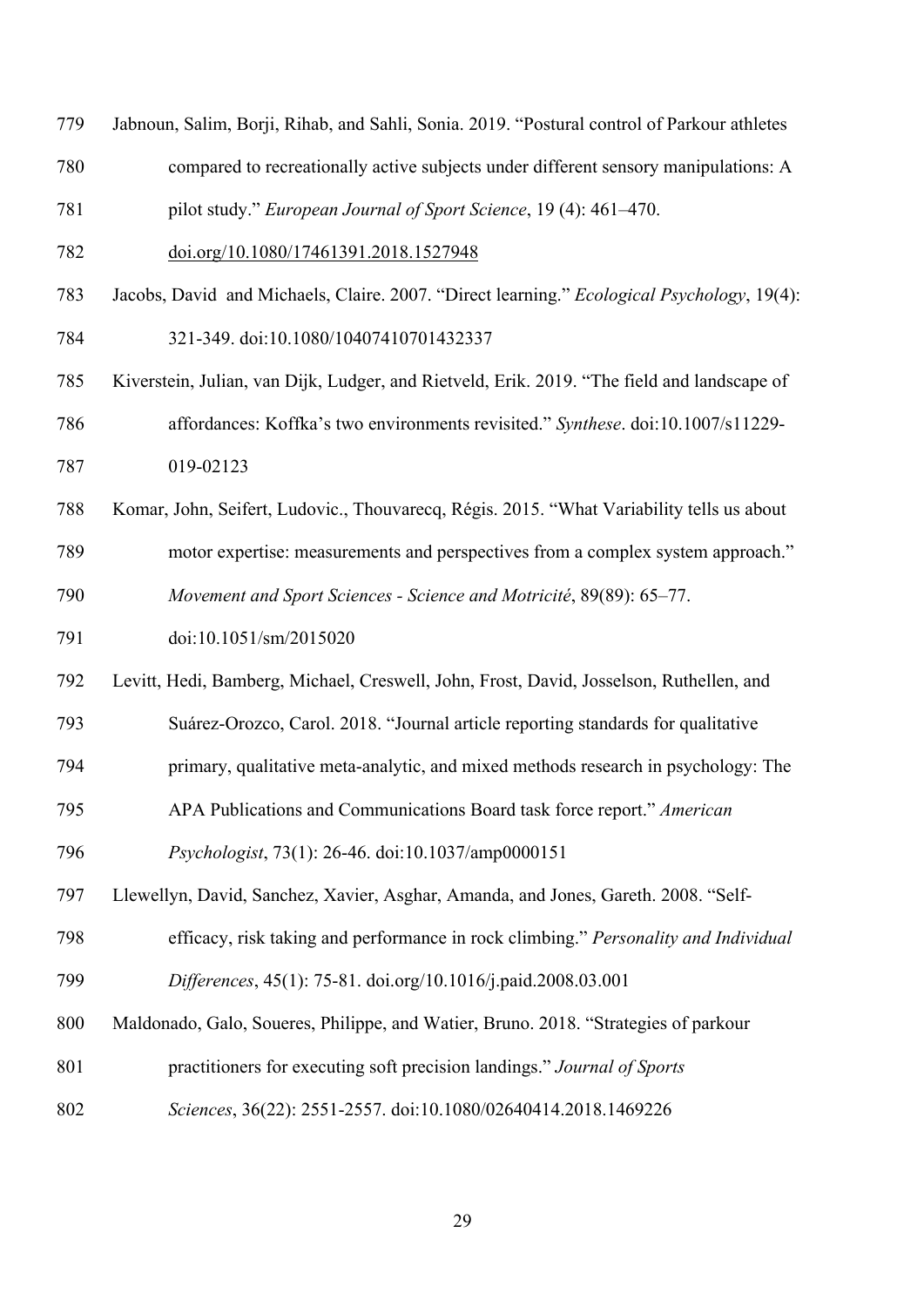- Mccosker, Chris, Renshaw, Ian, Greenwood, Daniel, Davids, Keith, and Gosden, Edward.
- 2019. "How performance analysis of elite long jumping can inform representative
- training through identification of key constraints on competitive behaviors*."*
- *European Journal of Sport Science,* 19(7): 913-921.
- doi:10.1080/17461391.2018.1564797
- Mckay, Jim, and O'Connor, Donna. 2018. "Practicing Unstructured Play in Team Ball Sports: a Rugby Union Example." *International Sport Coaching Journal,* 5 (3): 273-80. doi:10.1123/iscj.2017-0095.
- Merritt, Christopher, and Tharp, Ian. 2013. "Personality, self-efficacy and risk-taking in
- parkour (free-running)." *Psychology of Sport and Exercise*, 14(5): 608-611.
- doi:10.1016/j.psychsport.2013.03.001
- Morgan, David. 2007. "Paradigms lost and pragmatism regained: Methodological
- implications of combining qualitative and quantitative methods." *Journal of Mixed*
- *Methods Research*, 1(1): 48-76. doi:10.1177/2345678906292462
- O'Grady, Alice. 2012. "Tracing the city–parkour training, play and the practice of
- collaborative learning." *Theatre, Dance and Performance Training*, 3(2): 145-162.
- doi:10.1080/19443927.2012.686450
- Ojala, Anna-Liisa, and Thorpe, Holly. 2015. "The role of the coach in action sports: Using a problem-based learning approach." *International Sport Coaching Journal*, 2(1): 64-
- 71. doi:10.1123/iscj.2014-0096
- Palinkas, Lawrence, Horwitz, Sarah, Green, Carla, Wisdom, Jennifer, Duan, Naihua, and
- Hoagwood, Kimberly. 2015. "Purposeful Sampling for Qualitative Data Collection
- and Analysis in Mixed Method Implementation Research." *Administration and Policy*
- *in Mental Health and Mental Health Services Research*, 42 (5): 533–544. doi:
- 10.1007/s10488-013-0528-y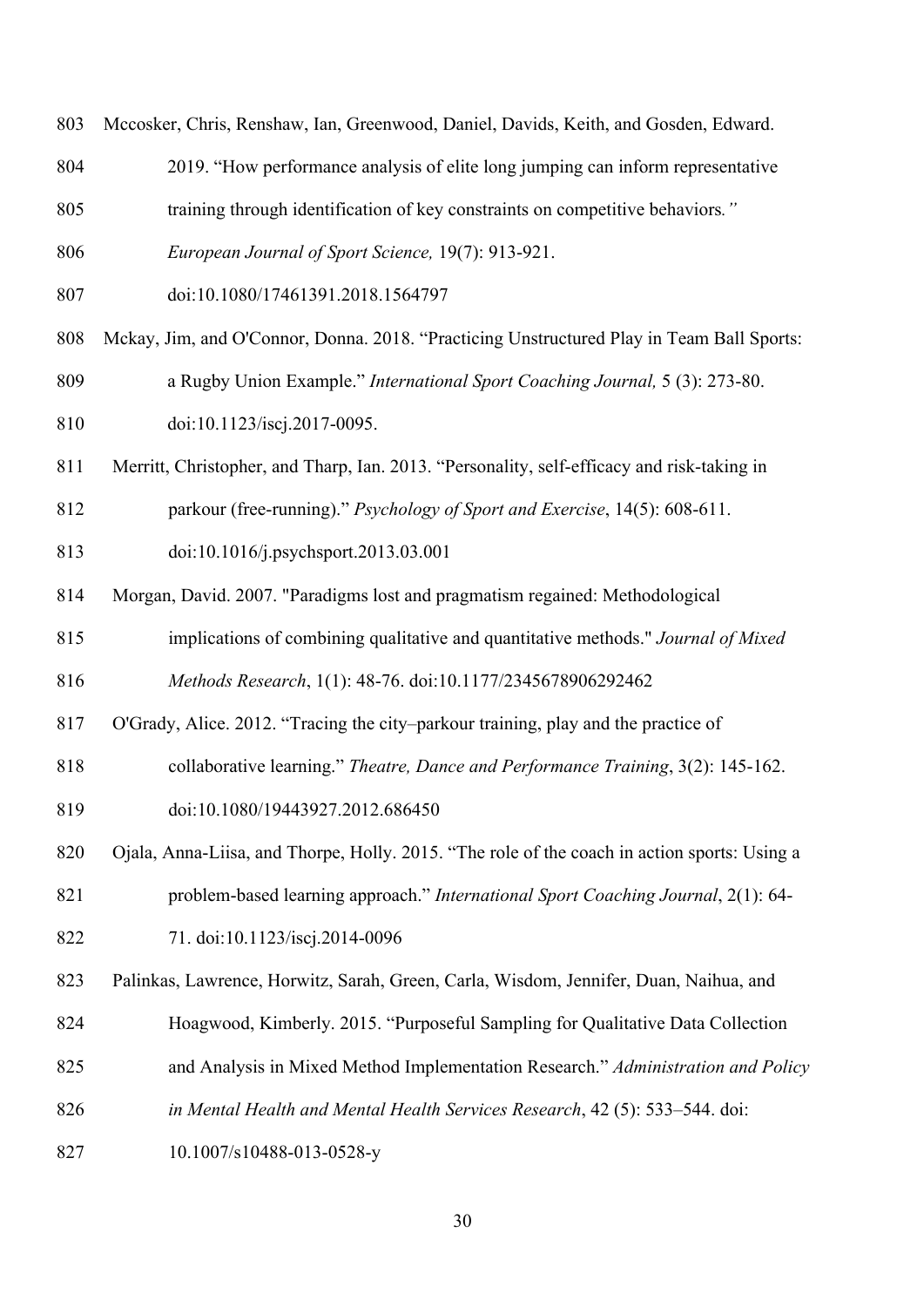- Pepping, Gert-Jan, and Li, François-Xavier. 2000. "Changing action capabilities and the perception of affordances." *Journal of Human Movement Studies*, 39(2): 115-140.
- Phillips, Elissa, Davids, Keith, Renshaw, Ian, and Portus, Marc. 2010. "Expert performance
- in sport and the dynamics of talent development." *Sports Medicine,* 40(4): 271-283.
- doi:10.2165/11319430-000000000-00000
- Puddle, Damien, and Maulder, Peter. 2013. "Ground reaction forces and loading rates
- associated with parkour and traditional drop landing techniques." *Journal of Sports Science and Medicine*, 12(1): 122-129.
- Ramenzoni, Verónica, Riley, Michael., Davis, Tehran, Shockley, Kevin, and Armstrong,
- Rachel. 2008. "Tuning in to another person's action capabilities: Perceiving maximal
- jumping-reach height from walking kinematics." *Journal of Experimental*
- *Psychology: Human Perception and Performance*, 34(4): 919-928. doi:10.1037/0096- 1523.34.4.919.
- Ranganathan, Rajiv, and Newell, Karl. 2013. Changing up the routine: intervention-induced variability in motor learning. *Exercise and Sport Sciences Reviews*, 41(1): 64-70.
- doi:10.1097/JES.0b013e318259beb5
- Renshaw, Ian, Davids, Keith, Newcombe, Daniel. and Roberts, Will. 2019. The Constraints-
- Led Approach: Principles for Sports Coaching and Practice Design (1st Ed.).
- Routledge Studies in Constraints-Based Methodologies in Sport. London, United Kingdom: Routledge.
- Rietveld, Erik, and Kiverstein, Julian. 2014. ''A rich landscape of affordances." *Ecological Psychology,* 26(4): 325-352.doi: 10.1080/10407413.2014.958035
- Robertson, Steve, Zwolinsky, Steve, Pringle, Andrew, McKenna, James, Daly-Smith,
- 851 Andrew., and White, Alan. 2013. "It is fun, fitness and football really': a process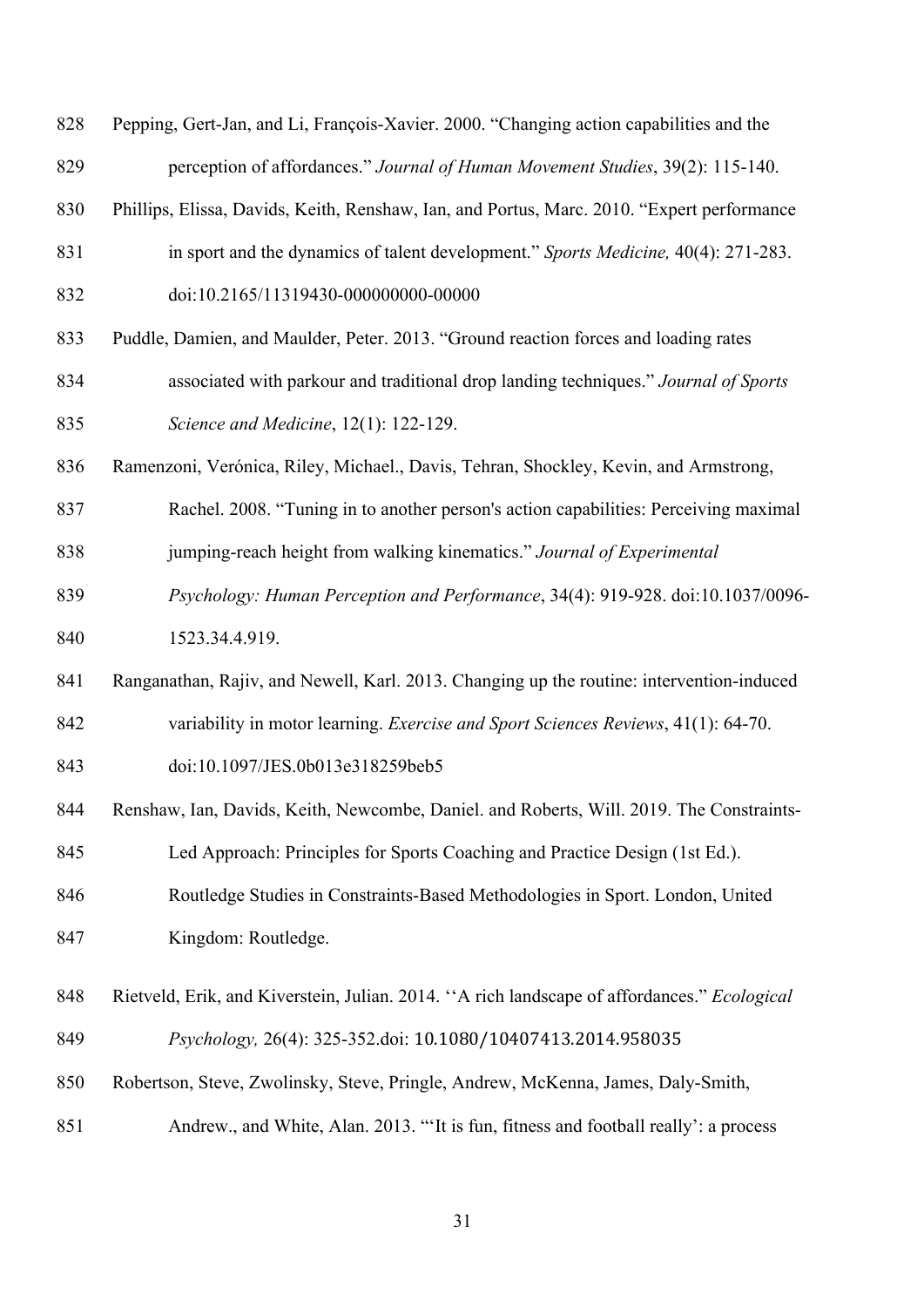| 852 | evaluation of a football-based health intervention for men." Qualitative Research in      |
|-----|-------------------------------------------------------------------------------------------|
| 853 | Sport, Exercise and Health, 5: 419-439. doi:10.1080/2159676X.2013.831372                  |
| 854 | Savelsbergh, Geert, and Wormhoudt, Rene. 2019. "Creating adaptive athletes: the athletic  |
| 855 | skills model for enhancing physical literacy as a foundation for expertise." Movement     |
| 856 | and Sport Sciences - Science and Motricité. doi:10.1051/sm/2019004                        |
| 857 | Seifert, Ludovic, Button, Chris, and Davids, Keith. 2013. "Key Properties of Expert       |
| 858 | Movement Systems in Sport." Sports Medicine, 43(3): 167-178. doi:10.1007/s40279-          |
| 859 | $012 - 0011 - z$                                                                          |
| 860 | Seifert, Ludovic, Komar, John., Araújo, Duarte, and Davids, Keith. 2016. "Neurobiological |
| 861 | degeneracy: a key property for functional adaptations of perception and action to         |
| 862 | constraints." Neuroscience and Biobehavioral Reviews, 69: 159-165.                        |
| 863 | doi:10.1016/j.neubiorev.2016.08.006                                                       |
| 864 | Seifert, Ludovic, Papet, Valentin., Strafford, Ben, Coughlan, Edward., and Davids Keith.  |
| 865 | 2019. "Skill transfer, expertise and talent development: An ecological dynamics           |
| 866 | perspective." Advanced online publication. Movement and Sport Sciences - Science          |
| 867 | and Motricité. doi:10.1051/sm/2019010                                                     |
| 868 | Shannon-Baker, Peggy. 2016. "Making paradigms meaningful in mixed methods                 |
| 869 | research." Journal of Mixed Methods Research, 10(4): 319-334.                             |
| 870 | doi:10.1177/1558689815575861                                                              |
| 871 | Smith, Brett, and McGannon, Kerry. 2018. "Developing rigor in qualitative research:       |
| 872 | Problems and opportunities within sport and exercise psychology." International           |
| 873 | Review of Sport and Exercise Psychology, 11(1): 101-121.                                  |
| 874 | doi:10.1080/1750984X.2017.1317357                                                         |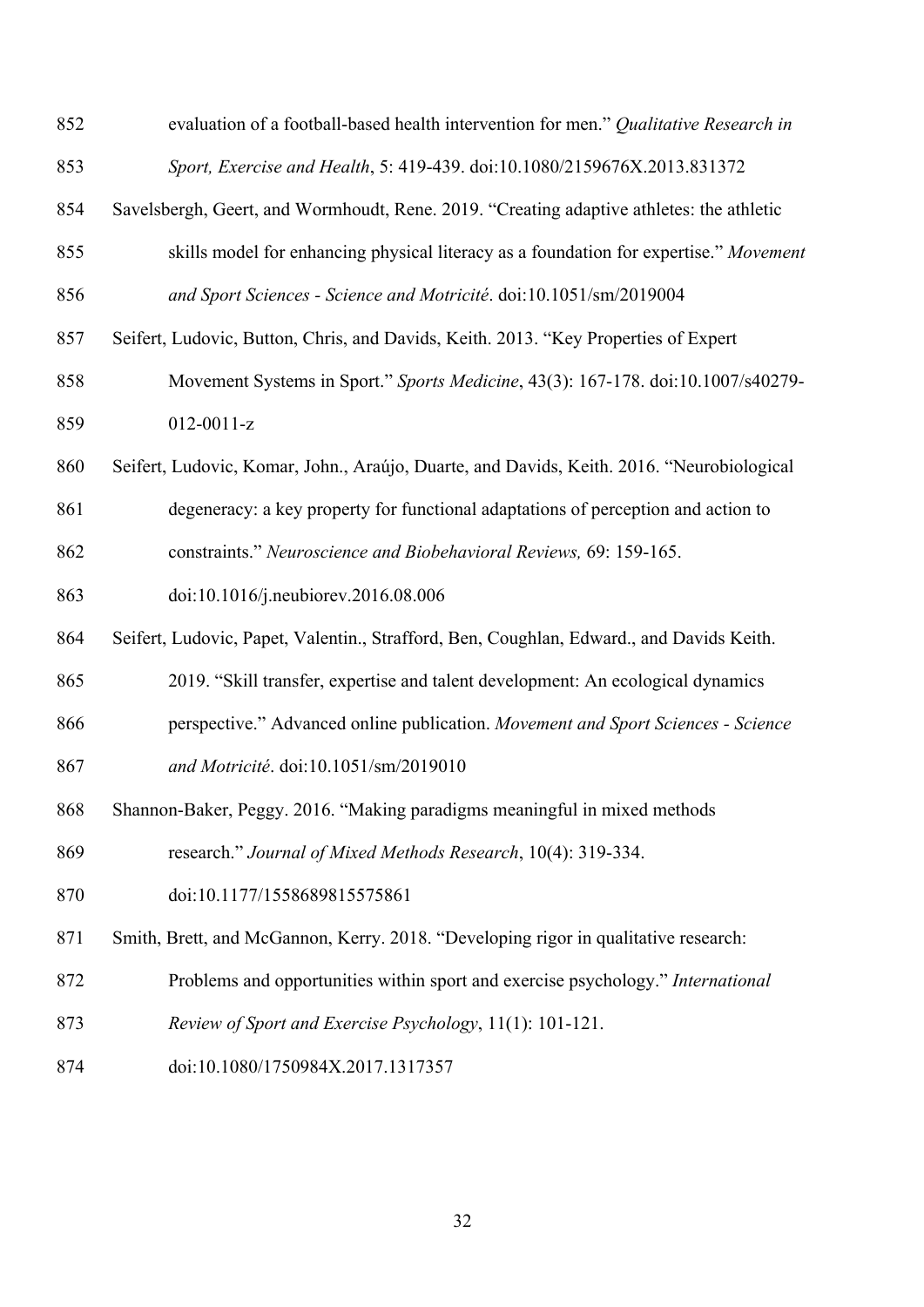- Smith, Brett, and Sparkes, Andrew. 2016. "Qualitative interviewing in the sport and exercise sciences" In *Routledge Handbook of Qualitative Research in Sport and Exercise*, 103-
- 123. London, United Kingdom : Routledge.
- Standing, Regan, and Maulder, Peter. 2015. "A comparison of the habitual landing strategies from differing drop heights of parkour practitioners (traceurs) and recreationally
- trained individuals." *Journal of Sports Science and Medicine*, 14(4): 723-731.

https://doaj.org/article/a0ee74d1cd4b478fa671e13f235a4702

- Strafford, Ben William, Van Der Steen, Pawel, Davids, Keith., and Stone, Joseph Antony .
- 2018. "Parkour as a donor sport for athletic development in youth team sports:
- insights through an ecological dynamics lens." *Sports Medicine-Open,* 4(1): 21.
- doi:10.1186/s40798-018-0132-5.
- Taylor, Eric, Witt, Jessica, and Sugovic, Mila. 2011. "When walls are no longer barriers:
- Perception of wall height in parkour." *Perception,* 40(6): 757-760. doi:10.1068/p6855
- Tongco, Maria. 2006. "Purposive Sampling as a Tool for Informant Selection." *Ethnobotany*
- *Research Applied.* 5. doi: 10.17348/era.5.0.147-158.
- Tracy, Sarah. 2010. "Qualitative Quality: Eight "Big-Tent" Criteria for Excellent Qualitative Research." *Qualitative Inquiry*, 16(10): 837-851. doi:10.1177/1077800410383121
- Travassos, Bruni, Araújo, Duarte, and Davids, Keith. 2018. "Is futsal a donor sport for
- football? exploiting complementarity for early diversification in talent
- development." *Science and Medicine in Football*, 2(1): 66-70.
- doi:10.1080/24733938.2017.1390322
- Travassos, Bruno, Davids, Keith, Araújo, Duarte, and Esteves, Pedro. 2013. "Performance
- analysis in team sports: Advances from an ecological dynamics approach."
- *International Journal of Performance Analysis in Sport,* 13(1): 83-95.
- doi:10.1080/24748668.2013.11868633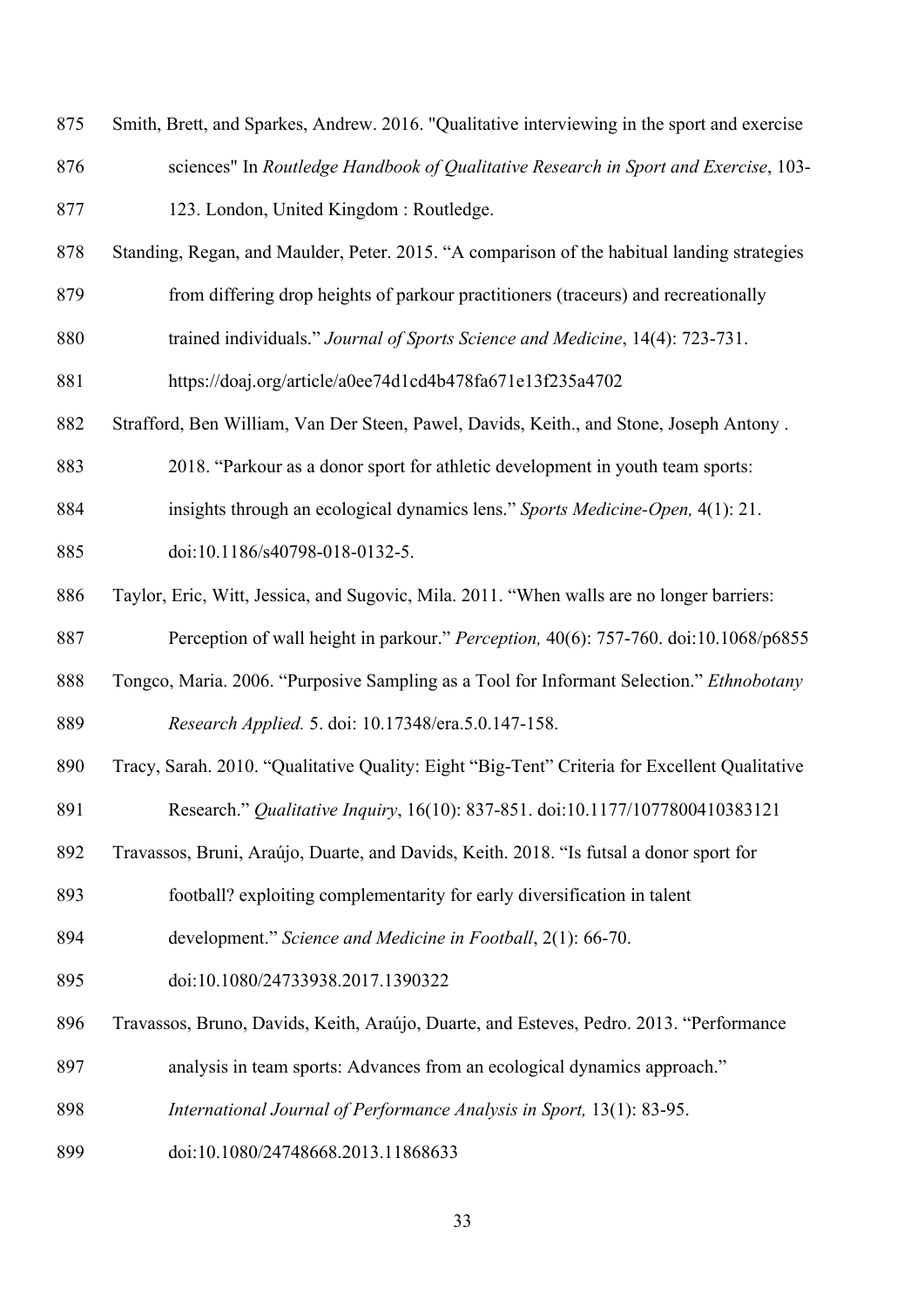- Wheaton, Belinda, and O'Loughlin, Alister. 2017. "Informal sport, institutionalisation, and
- sport policy: challenging the sportization of parkour in England." *International*
- *Jounal of Sport Policy and Politics*, 9(1): 71-88.
- doi:10.1080/19406940.2017.1291533
- Whitacre, James. 2010. "Degeneracy: a link between evolvability, robustness and complexity
- in biological systems." *Theoretical Biology and Medical Modelling,* 7(1): 6.
- doi:10.1186/1742-4682-7-6
- Woods, Carl, McKeown, Ian, Richard, Shuttleworth, Davids, Keith., and Robertson, Sam.
- 2019. "Training Programme Designs in Professional Team Sport: an Ecological
- Dynamics Exemplar." *Human Movement Science* 66: 318-26.
- doi:10.1016/j.humov.2019.05.015
- Wormhoudt, Renè, Savelsbergh, Geert, Teunissen, Jan, and Davids, Keith. 2018. *The Athletic*
- *Skills Model: Optimizing Talent Development Through Movement Education.*
- London, United Kingdom: Routledge.
- 
- 
- 
- 
- 
- 
- 
- 
- 
- 
- 
- 
- 
-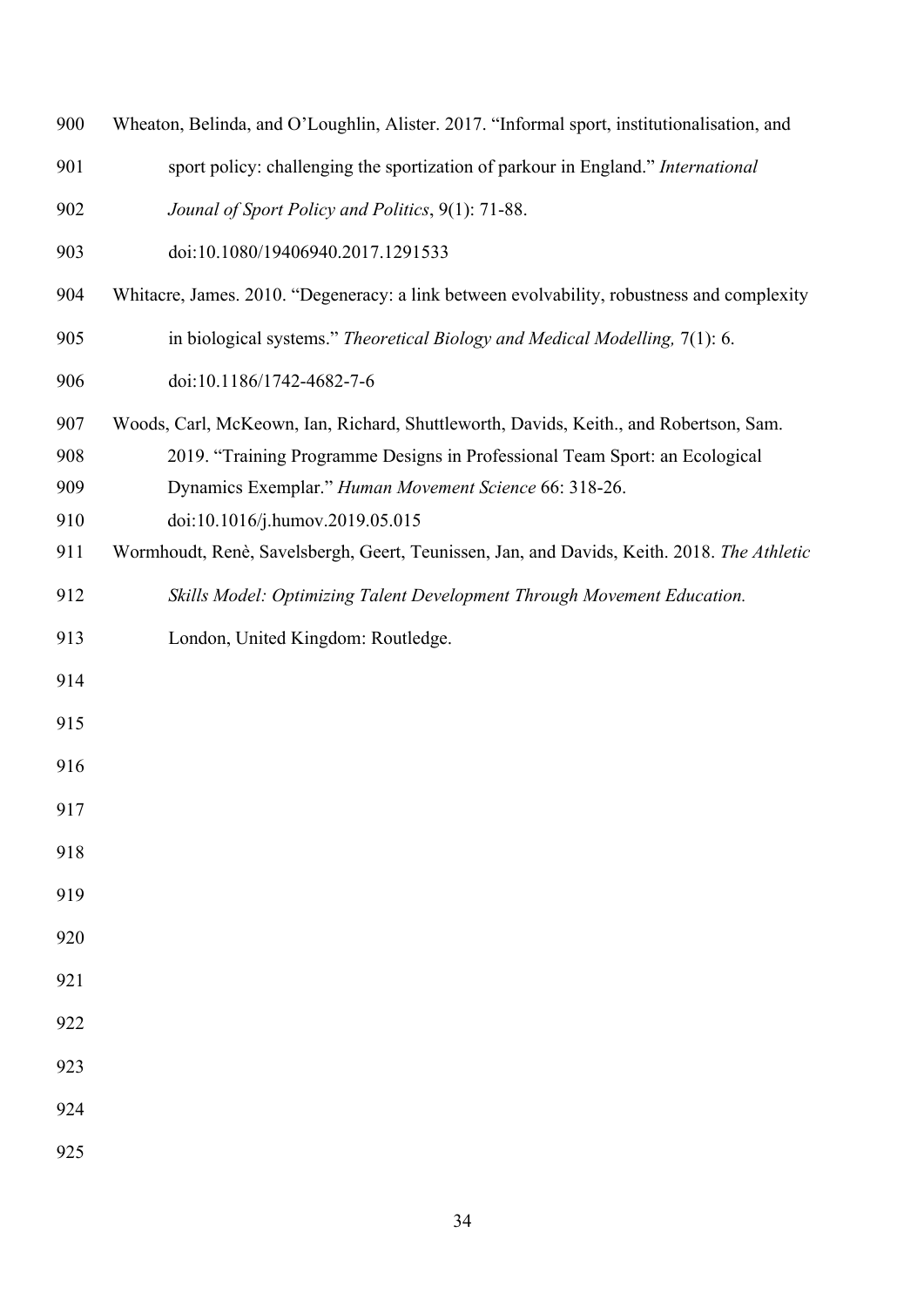| Parkour Traceur ID <sup>1</sup> | Age (years) | Parkour experience (years) | Nationality    |
|---------------------------------|-------------|----------------------------|----------------|
| $\mathbf{1}$                    | 28          | 13                         | Dutch          |
| $\overline{2}$                  | 26          | 12                         | French         |
| $\mathfrak{Z}$                  | 21          | $\overline{3}$             | <b>British</b> |
| $\overline{4}$                  | 25          | 14                         | <b>British</b> |
| 5                               | $26\,$      | 12                         | <b>British</b> |
| 6                               | $24\,$      | 9                          | <b>British</b> |
| $\boldsymbol{7}$                | $20\,$      | 5                          | <b>British</b> |
| 8                               | 24          | 13                         | Dutch          |
| 9                               | $28\,$      | 11                         | German         |
| $10\,$                          | $27\,$      | 13                         | <b>British</b> |
| 11                              | 43          | 16                         | <b>British</b> |
| 12                              | $22\,$      | 9                          | German         |
| 13                              | 24          | 13                         | Dutch          |
| 14                              | 23          | 10                         | <b>British</b> |

## **Table 1.** Participant demographic information

<sup>1</sup>The names of the Parkour Traceurs have been transformed using a number prefix to protect

their anonymity.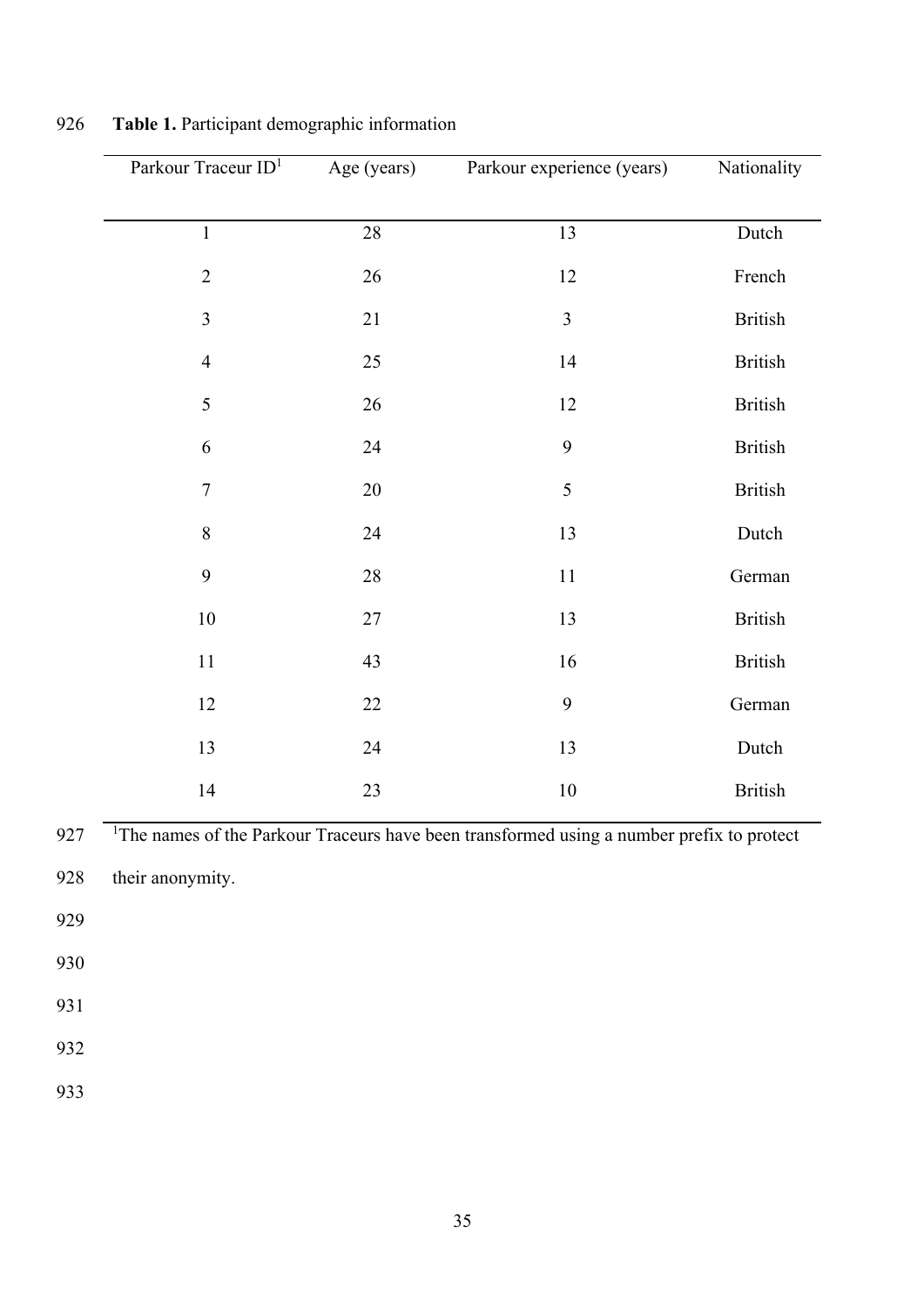